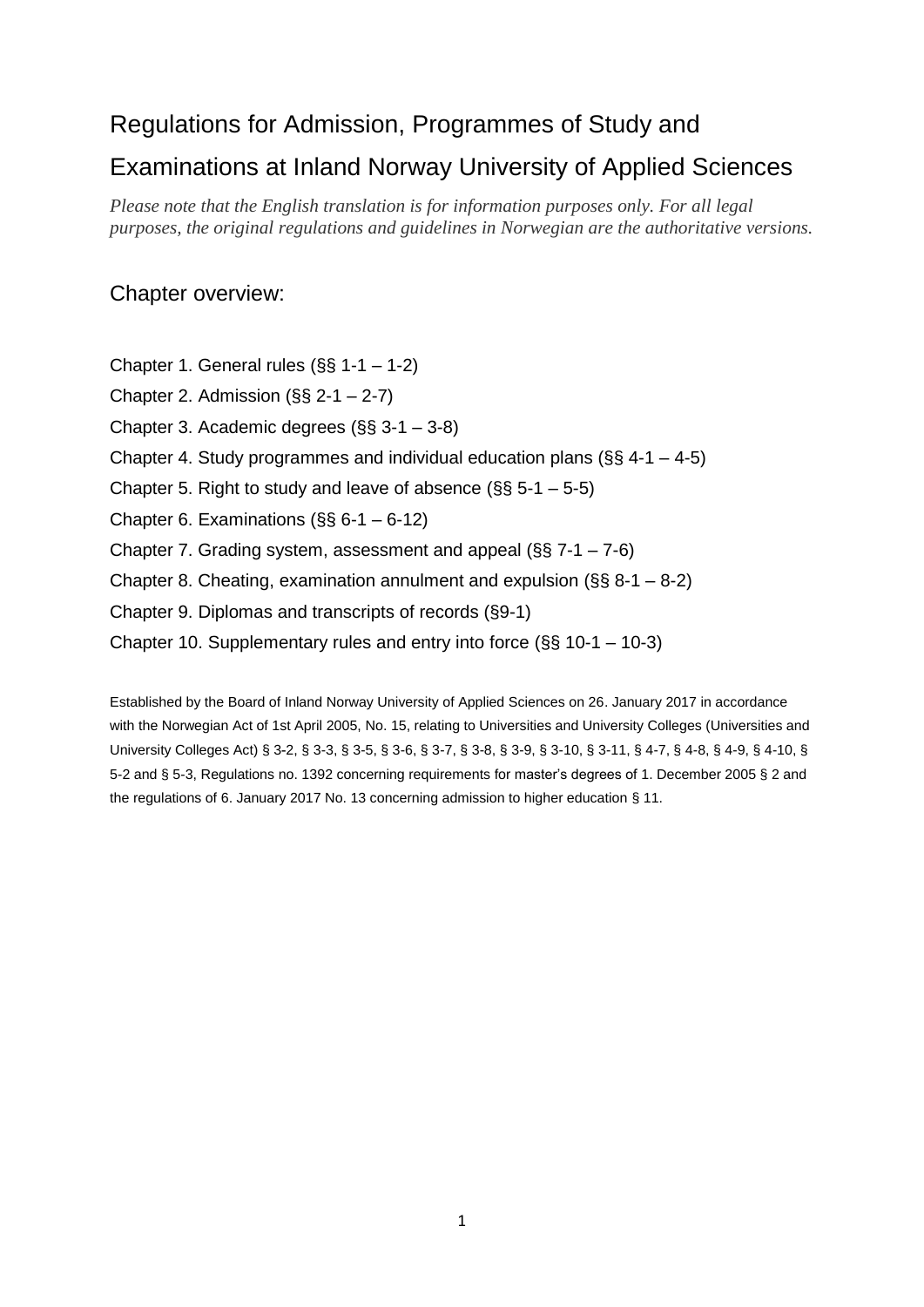# **Chapter 1. General rules (§§ 1-1 – 1-2)**

# **§ 1-1. Scope of the regulations**

The Regulations apply to admission, academic degrees, study programmes and examinations of undergraduate degrees (bachelor level), master's degrees, and further education at Inland Norway University of Applied Science (Hereinafter "INN University"). The regulations also apply to individuals who pass examinations in accordance with The Act of 1. April 2005 no. 15 § 3-10, without being admitted as students at INN University.

For study programmes that are subject to the Norwegian National Curricula, the relevant National Curriculum will take precedence over these Regulations, in case of conflict between the two.

| Examination                              | Assessment that provides the basis for determining the grade in an<br>academic course, whether the result is to be included in a diploma or<br>transcript of records, or as part of an overall grade in a diploma or<br>transcript of records.   |
|------------------------------------------|--------------------------------------------------------------------------------------------------------------------------------------------------------------------------------------------------------------------------------------------------|
| Academic<br>course                       | The smallest credit-awarding academic unit in a study programme.                                                                                                                                                                                 |
| Course<br>description                    | Description of, among others, learning outcomes, content, scope,<br>teaching and working methods, work requirements, prerequisites and<br>forms of assessment in a specific course. Course descriptions are<br>included as part of a curriculum. |
| Course cluster                           | An approved combination of courses that, through a curriculum, are<br>defined as constituting a single unit.                                                                                                                                     |
| Undergraduate<br>degree                  | A programme of study for which the admission requirements are<br>general university and college admissions certification, in<br>combination with special admission requirements, if applicable.                                                  |
| The Act                                  | "The Act" refers to the Norwegian Act of 1st April 2005, no. 15,<br>relating to Universities and University Colleges (Universities and<br>University Colleges Act).                                                                              |
| Compulsory<br>coursework<br>requirements | Compulsory requirements that must be fulfilled in order to gain<br>admission to an examination. Compulsory coursework requirements<br>are detailed in the course description and are assessed to be<br>approved or rejected.                     |

### **§ 1-2. Definitions and terminology**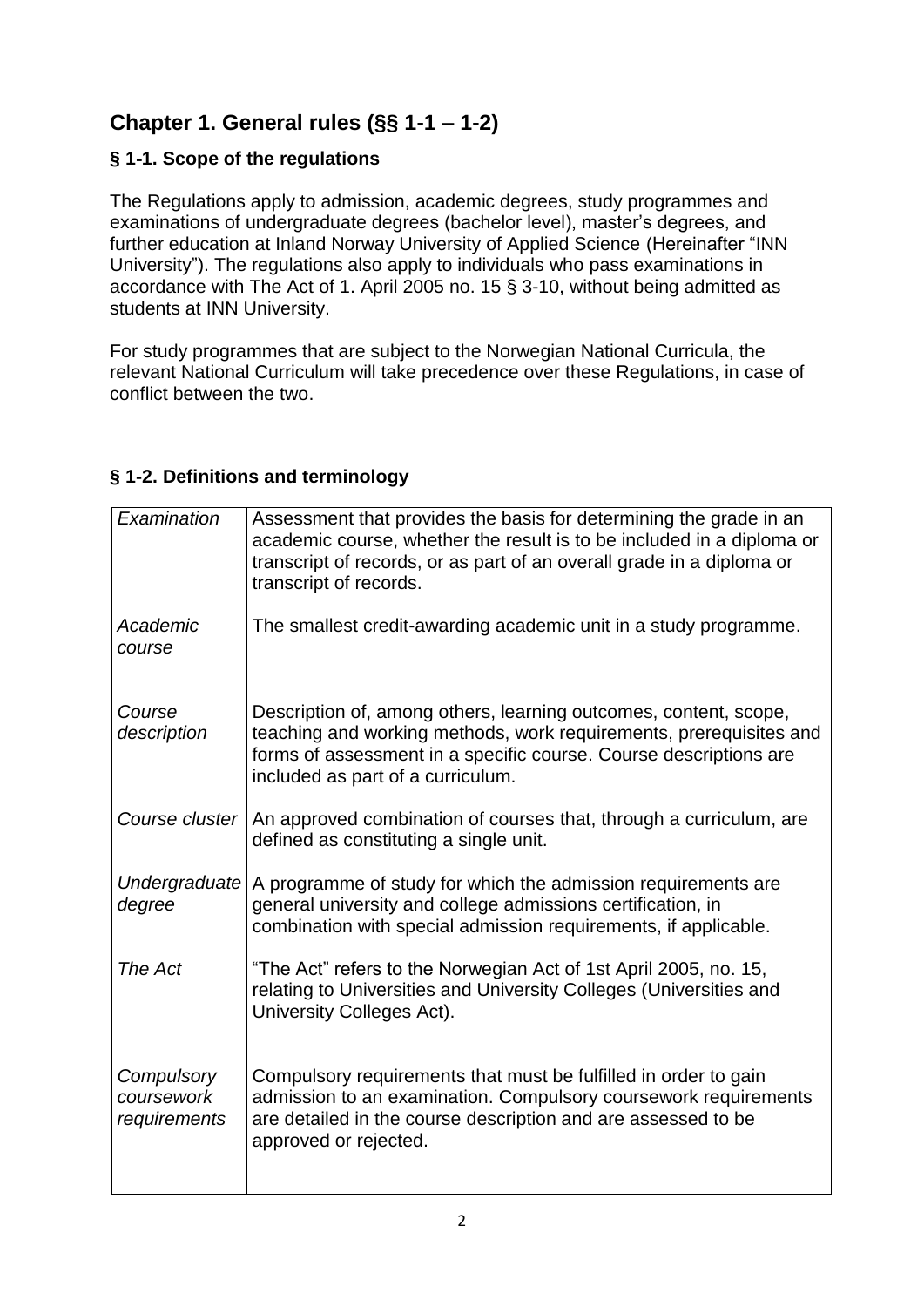| Professional<br>education            | A study programme that is regulated by a National Curriculum (see<br>below), and which qualifies for a specific profession.                                                                                                                                                                                                       |
|--------------------------------------|-----------------------------------------------------------------------------------------------------------------------------------------------------------------------------------------------------------------------------------------------------------------------------------------------------------------------------------|
| External<br>candidate                | A candidate who turns up for an examination/assessment in<br>accordance with the Norwegian Universities and University Colleges<br>Act, § 3-10, without being admitted to, or registered as a student at<br><b>INN University.</b>                                                                                                |
| <b>National</b><br>Curriculum        | A plan that, through regulations, determines learning outcomes,<br>content and construction of professional education.                                                                                                                                                                                                            |
| Professional<br>Expert               | Used here to denote a medical doctor or equivalent authority that is<br>certified to approve sick leave or provide medical diagnosis.                                                                                                                                                                                             |
| Independent<br>work                  | Work of theoretical, practical or artistic nature based on the<br>specifications of the relevant academic course. The work can be<br>done individually or in groups.                                                                                                                                                              |
| <b>Assessment</b><br>criteria        | A written description of the academic basis and the criteria upon<br>which an examination will be assessed, following a course's learning<br>outcomes description.                                                                                                                                                                |
| <b>Student</b>                       | A student, is any person who has been admitted to studies at INN<br>University, in accordance with the admission criteria of §<br>3-6 and $\S$ 3-7 of The Act.                                                                                                                                                                    |
| Curriculum                           | A description detailing admission requirements, learning outcomes,<br>content, and organisation of a study programme. Course descriptions<br>are included as part of a curriculum. In the National Curricula,<br>curricula are referred to as "programplaner" (programme plans) and<br>"fagplaner" (academic plans or curricula). |
| Academic<br>credits                  | Units used for calculating the scope of study programmes and<br>courses. One full-time academic year is equivalent to 60 academic<br>credits, with a standard workload of 1500-1800 hours for the<br>students.                                                                                                                    |
| Study<br>programme                   | One or more courses with overall learning outcomes laid down in a<br>curriculum.                                                                                                                                                                                                                                                  |
| The right to<br>study<br>(Admission) | The legal status of being admitted as a student in a study programme<br>at INN University.                                                                                                                                                                                                                                        |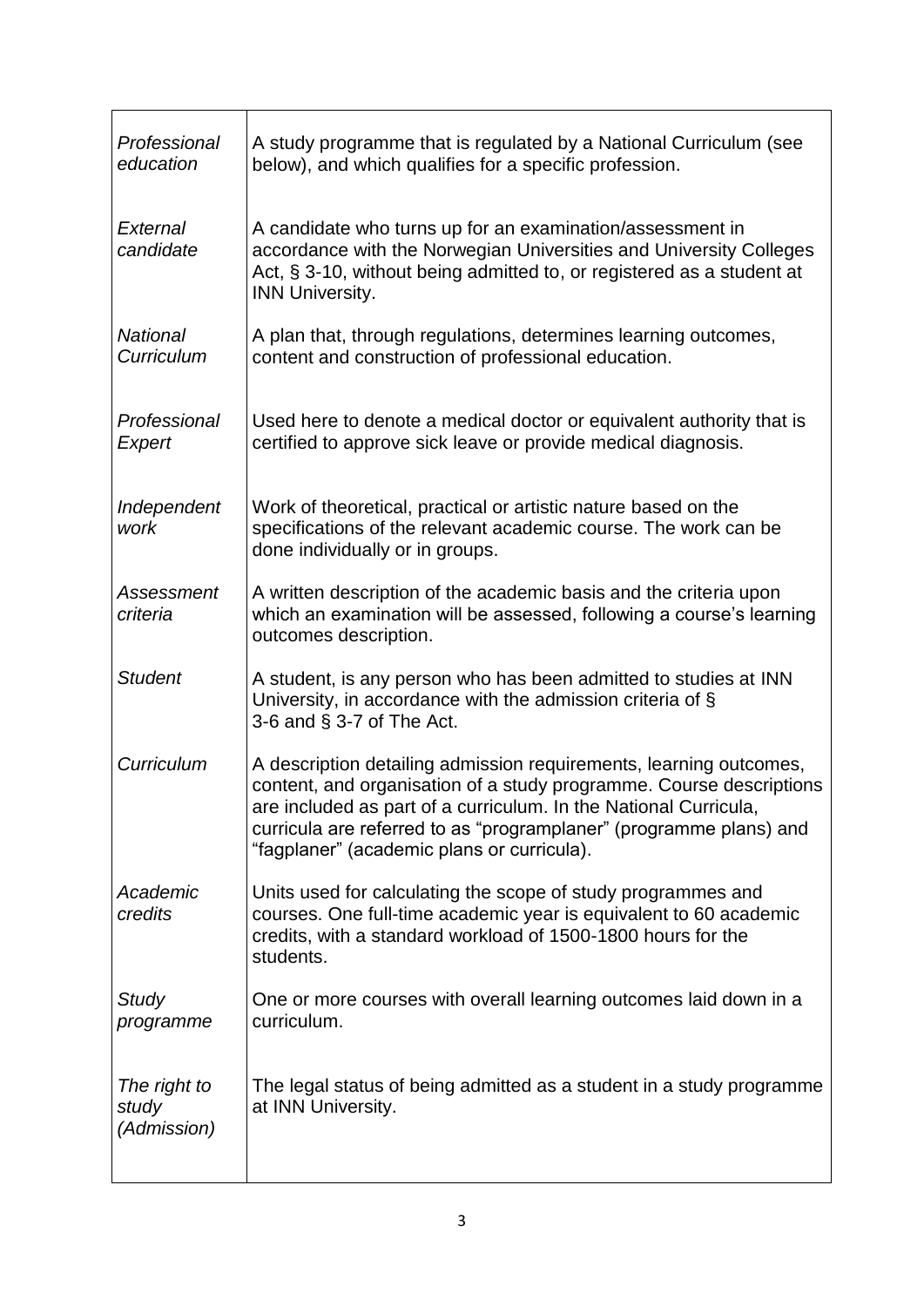| <i><b>Individual</b></i> | An Individual agreement between a student and INN University, with<br>education plan   the objective of completion of the study programme to which the<br>student is admitted. |
|--------------------------|--------------------------------------------------------------------------------------------------------------------------------------------------------------------------------|
| Further<br>education     | A credit-awarding study programme that provides new formal<br>expertise at a lower or higher degree level (also known as continuing<br>education).                             |
|                          | <b>INN University   Inland Norway University of Applied Sciences</b>                                                                                                           |

# **Chapter 2. Admission**

### **§ 2-1. Admission to and ranking for undergraduate studies**

(1) Admission and ranking of applicants for undergraduate education are regulated by the Norwegian Ministry of Education and Research's (hereinafter: The Ministry) Regulations Concerning Admission to Higher Education.

(2) The Rector determines supplementary provisions for the assessment of Prior Experiential Learning (realkompetanse).

#### **§ 2-2. Admission and Ranking for further education and master level education based on previous higher education**

(1) Admission requirements for further education can be found in the curriculum or the National Curriculum.

(2) Admission of applicants for master's programmes is regulated by The Ministry's regulations on requirements for Master's degrees.

(3) If the number of qualified applicants exceeds the number of study places, the applicants are ranked according to the ranking regulations given in INN University's supplementary regulations.

(4) Applicants whose first language is not Norwegian or another Nordic language must document knowledge of Norwegian, equivalent to the requirements as set out in the National Regulations Concerning Admission to Higher Education § 2-2 And § 2-3. The requirement for documentation of Norwegian language proficiency does not apply to English language study programmes.

(5) Applicants with foreign education must document knowledge of English, equivalent to the requirements delineated in the National Regulations Concerning Admission to Higher Education § 2-2 and § 2-3 and listed in the GSU list.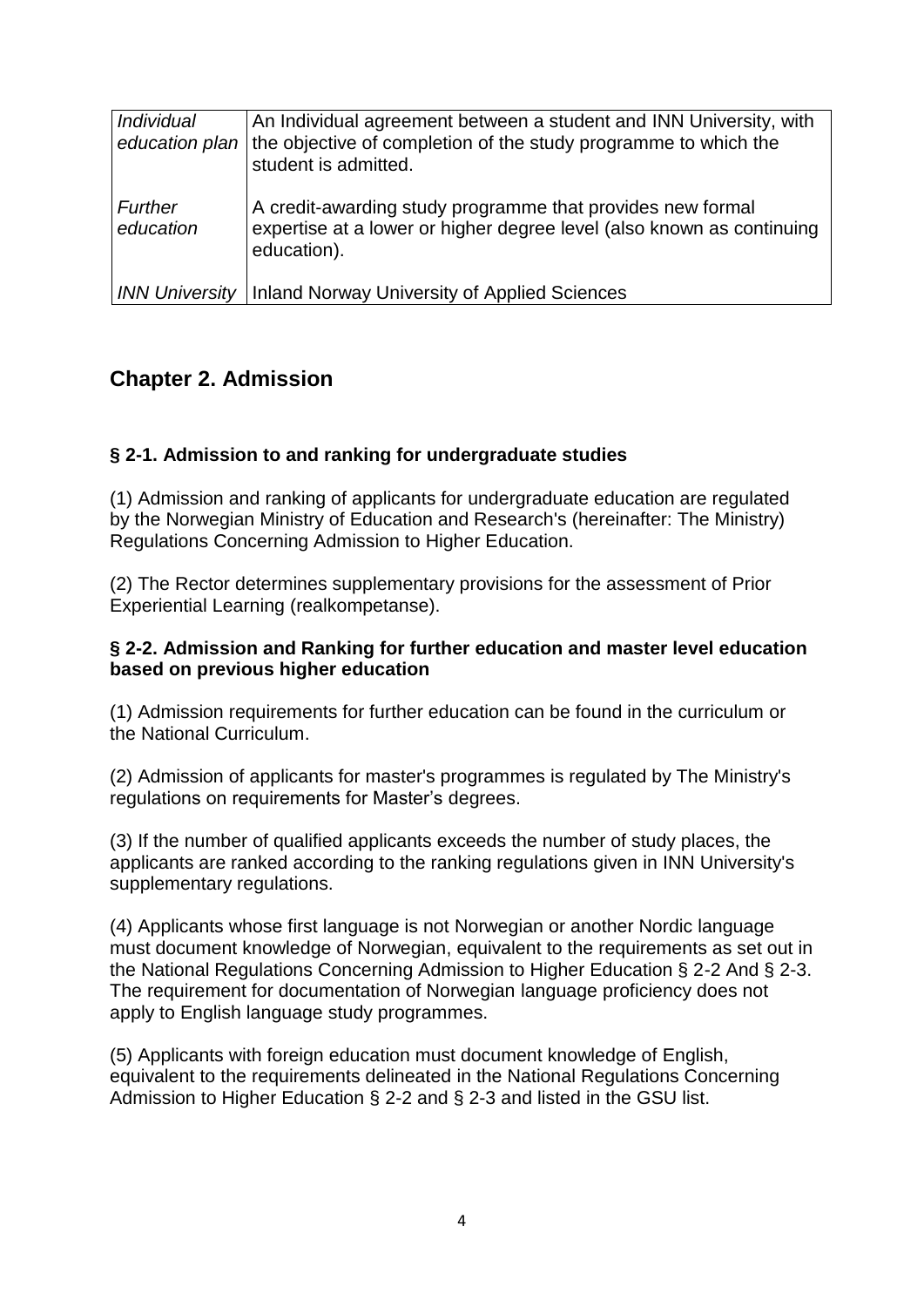# **§ 2-3. Admission and ranking to practical pedagogical education**

(1) Admission of applicants to practical pedagogical education is regulated by The Ministry's regulations on the National Curriculum for practical pedagogical education.

(2) If the number of qualified applicants exceeds the number of study places, the applicants are ranked according to the ranking rules delineated in INN University's supplementary regulations.

### **§ 2-4. Conditional admission**

(1) For admission to undergraduate study programmes, further education, master's degrees, and practical pedagogical education, conditional admission may be granted, cf. the Regulations Concerning Admission to Higher Education.

(2) Applicants assessed on the basis of Prior Experiential Learning cannot be granted conditional admission.

### **§ 2-5. Reserved study places**

(1) Application for a reserved study place may be granted in the case of unforeseen and life-changing circumstances, which means that the applicant cannot commence the study programme as planned. Life-changing circumstances refer to enlistment to military service, childbirth, adoption, or illness.

(2) An application must be submitted no later than three weeks after the applicant received a study offer. It is a prerequisite that the applicant accepts the offer before the application is submitted.

(3) The study place may be reserved for up to one year.

(4) A student who is granted a reserved study place is guaranteed to be admitted to the relevant study programme at the next regular admission cycle. It is contingent on the relevant study programme still being offered, and that the student applies for the study programme within the next ordinary application deadline.

### **§ 2-6. Documentation control**

Applicants may be required to submit the original documents that form the basis of admission during the application process and after admission has been granted. If the original documents are not submitted within the stipulated deadline, or the applicant submits a false certificate or other invalid documentation, the application will be rejected, and the applicant will be refused admission.

# **§ 2-7. General**

(1) The curriculum for undergraduate programmes, further education, and master's degree programmes delineates additional requirements for relevant entrance examinations and professional or linguistic minimum requirements as set by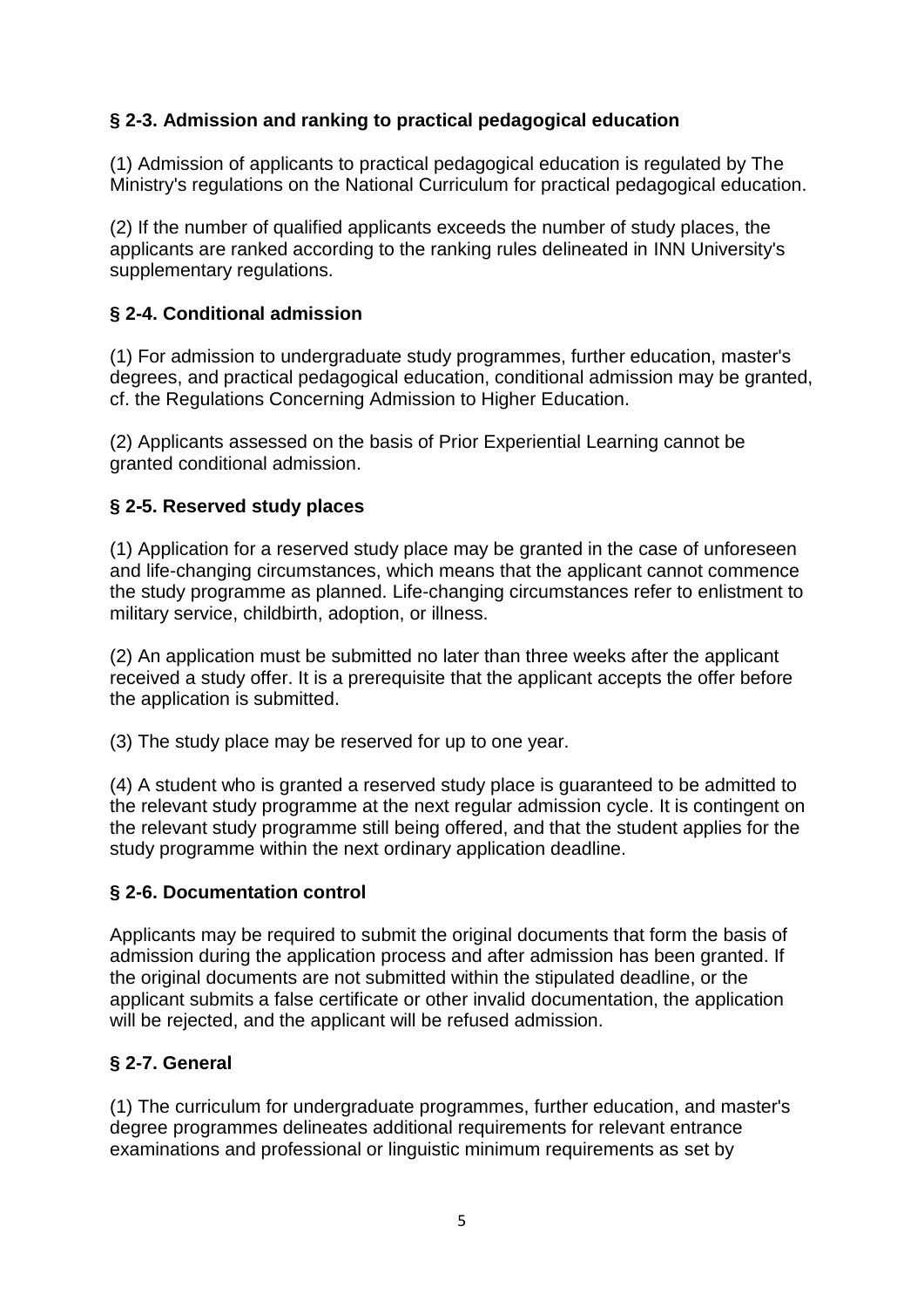The Ministry's regulations. Professional minimum requirements are minimum grade requirements or other professional requirements; cf. Regulations Concerning Requirements for Master's Degrees.

(2) Application deadlines for study programmes following local admission rules are determined by the Rector.

(3) For admission on the basis of admission tests, the right to appeal applies only to formal errors in the decision regarding admission.

# **Chapter 3. Academic degrees**

### **§ 3-1. Academic degrees and vocational education**

INN University has a mandate to award degrees and provide vocational education in accordance with the regulations of 16 December 2005 no. 1574 relating to Degrees and Vocational Training, Protected Titles and Nominal Length of Study at Universities and University Colleges.

### **§ 3-2. Requirements for bachelor degree**

A bachelor degree is obtained on the basis of the examinations in courses, course clusters, or study programmes with a scope of 180 credits. Included as part of the academic degree is independent work of theoretical, practical or artistic nature of at least 10 credits. The basis for awarding the degree must also include one of the following:

a) Integrated education, vocational education or another study programme with a scope of 180 credits according to an approved curriculum. The curriculum must contain at least 120 credits within one field of study.

b) Integrated education, vocational education or another study programme of a minimum of 120 credits, combined with another study programme with a scope of a minimum of 60 credits.

c) Three-year degree of 180 credits satisfying the following conditions:

- Specialisation in an academic subject with a scope of a minimum of 80 credits. The specialisation should include subjects building upon one another, and the scope of the supplementary subjects must be a minimum of 20 credits. The specialisation must be defined as a definitive academic subject, subject group, or study programme in a curriculum.
- Additional subject, subject group, or study programme of a minimum of 30 credits.
- Philosophy of science or philosophical topics and / or other free-standing subjects.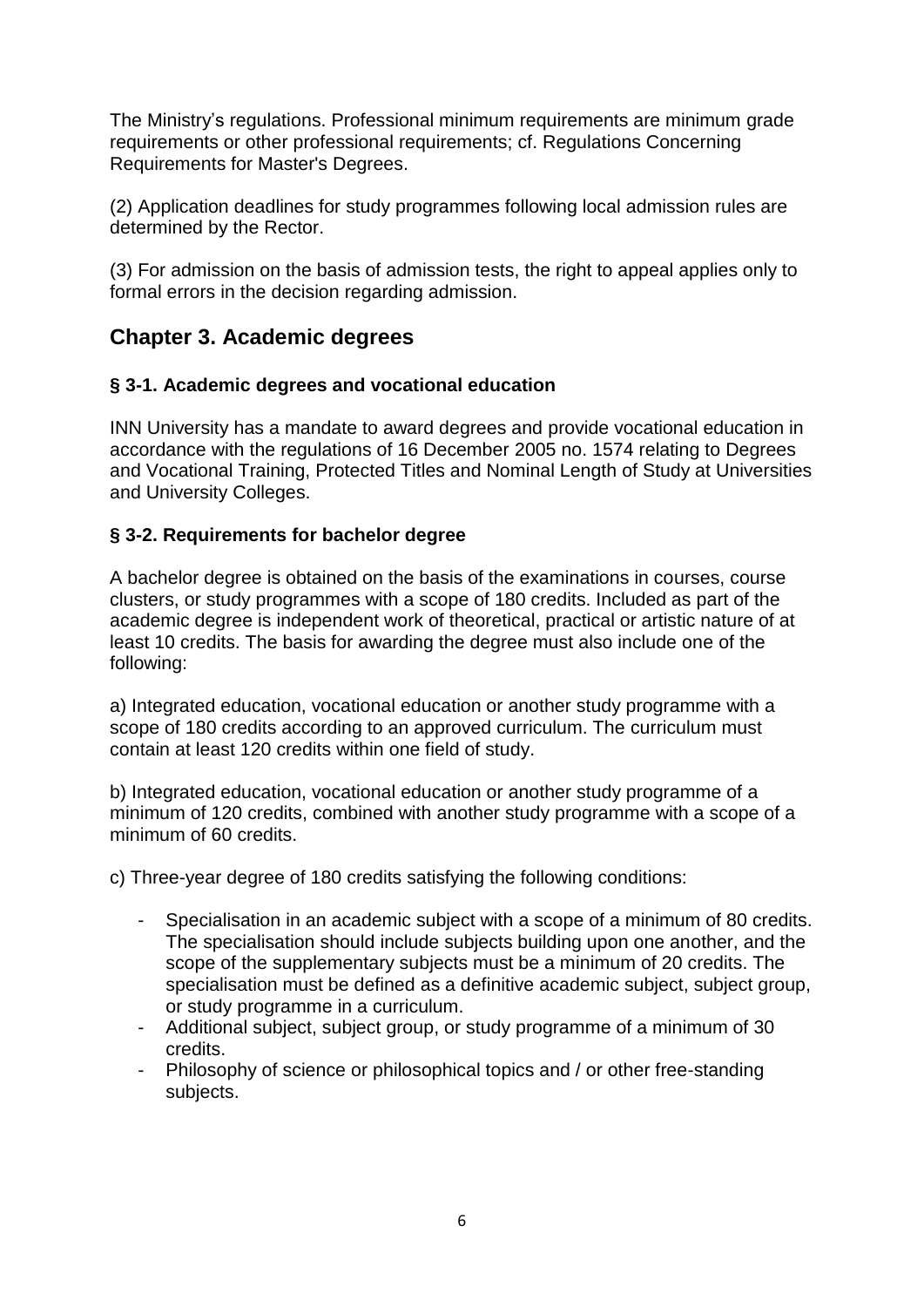# **§ 3-3. Additional rules for the bachelor's degree**

1) For a bachelor's degree awarded in accordance with § 3-2A), the academic content of the degree is stated on the diploma as follows: Bachelor of <Title of the Study Programme>.

(2) For a bachelor's degree awarded in accordance with § 3-2B), the academic content of the degree is stated on the diploma as follows: Bachelor on the basis of < Title of the Study Programme of 120 credits> and < Title of the Study Programme of 60 credits>.

(3) For a bachelor's degree awarded in accordance with § 3-2C), the academic content of the degree is stated on a diploma in accordance with the academic subject area for specialisation:

Bachelor with specialisation in <subject area of specialisation>.

(4) National Curriculum-based education may differ from this provision. The additional rules are determined by the establishment of the study programme.

### **§ 3-4. Requirements for the master's degree**

The requirements for content and scope of the master's degree are delineated in the National Regulations concerning Requirements for Master's Degrees of 1 December 2005 no.1392. INN University has a mandate to award master's degrees approved in accordance with § 3-2 and § 3-3 of The Act.

# **§ 3-5. Additional rules for the master's degree**

When a master's degree is awarded, the degree's academic content in the diploma appears as follows:

Master in <Title of the Study Programme>.

### **§ 3-6. Requirements for the award of academic degree**

For the issue of a diploma for a degree or vocational education from INN University, a minimum of 60 of the credits that comprise the degree or vocational education must have been completed at INN University.

### **§ 3-7. Accreditation of prior learning, exemption, and academic overlap**

(1) A student may be granted accreditation of previous higher education pursuant to § 3-5 of The Act, if it can be documented that the necessary academic requirements are fulfilled. Applications for accreditation must be submitted in writing within one month after the start of the relevant course, and must contain necessary documentation of the extent and content of the education sought to be accredited. Documentation of Prior Experiential Learning can provide a basis for exemption from an examination.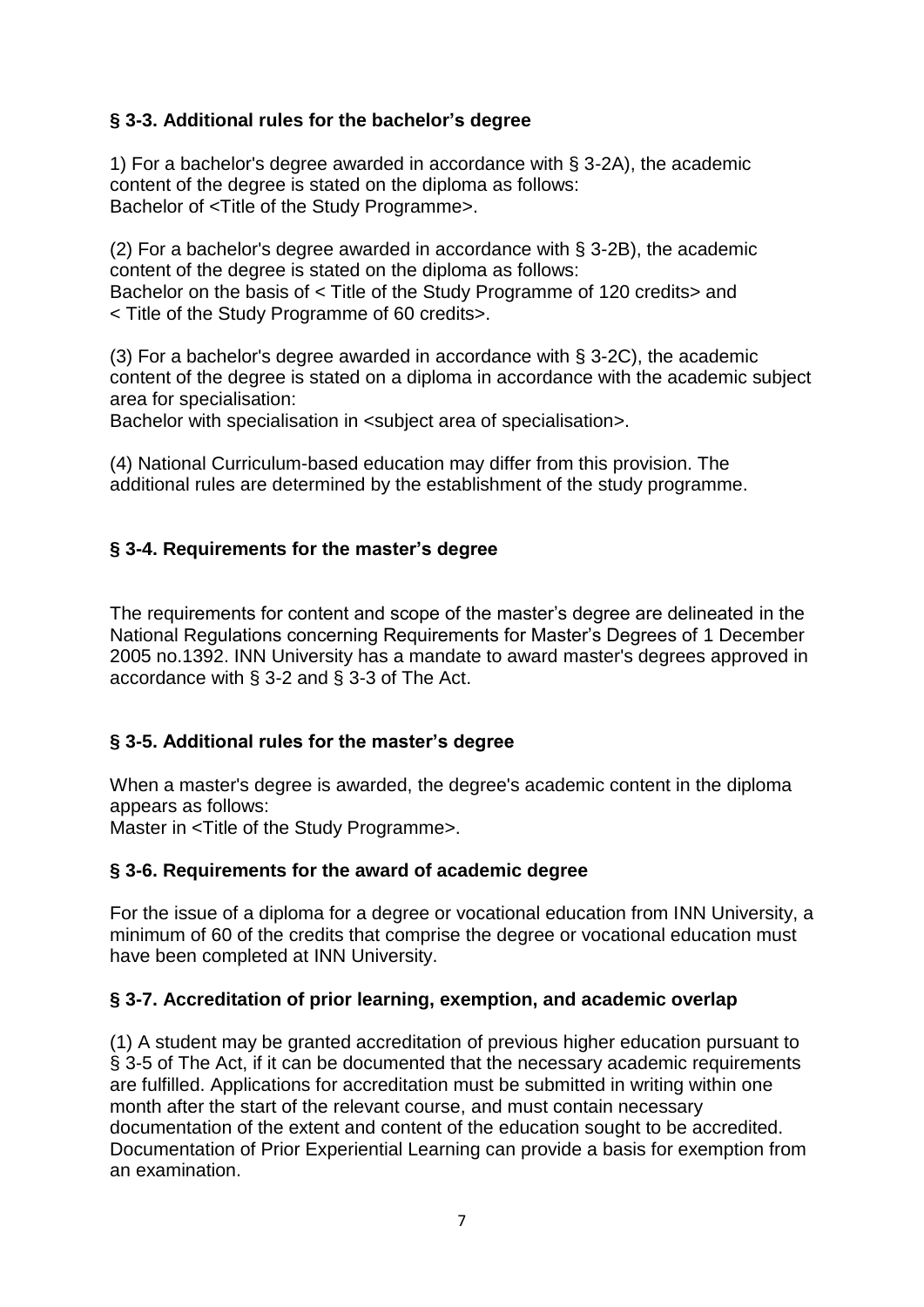(2) Approval of applications for accreditation of previous higher education and exemption from examinations is done at the Rector's discretion following an assessment of the documentation.

(3) Partial courses or partial examinations cannot be accredited, and no exemptions are made for partial courses or partial examinations.

(4) The same academic content will not be counted twice towards the same degree. In case of overlap in academic course content, the content of subject groups, or study programmes that form the basis for a degree, the total credit score will be reduced by the amount of credits the overlap equals.

(5) An exemption from an examination in a course shall be stated in the diploma, with a statement of the grounds for exemption.

#### **§ 3-8. Prerequisites for granting a new degree**

In the case of accreditation of education that has previously formed the basis for an awarded degree, or as part of a degree or vocational education, the student must acquire a minimum of 60 new credits before she/he may be awarded a new degree from INN University. The Rector may set requirements of up to 90 new credits for specific study programmes. When awarding a new master's degree, the new credits must include a different master's thesis than the assignment that constituted the basis for the previously awarded master's degree.

# **Chapter 4. Study programmes and individual education plans**

### **§ 4-1. Study Portfolio**

(1) The INN University Board adopts the strategy for the institution's educational programme, research activities, and other academic activities, and adopts plans for academic development in accordance with the objectives set by the general authority in the sector and INN University.

(2) Based on strategic goals and long-term plans for academic development, the INN University Board produces an annual resolution regarding which study programmes are part of INN University's study portfolio.

(3) The INN University Board approves the establishment of study programmes exceeding 60 credits.

(4) The Rector authorizes the establishment of degree programmes of 60 credits or less.

(5) Cases involving the creation or abolition of disciplines or other material changes in the study portfolio must be processed and approved by the College Board.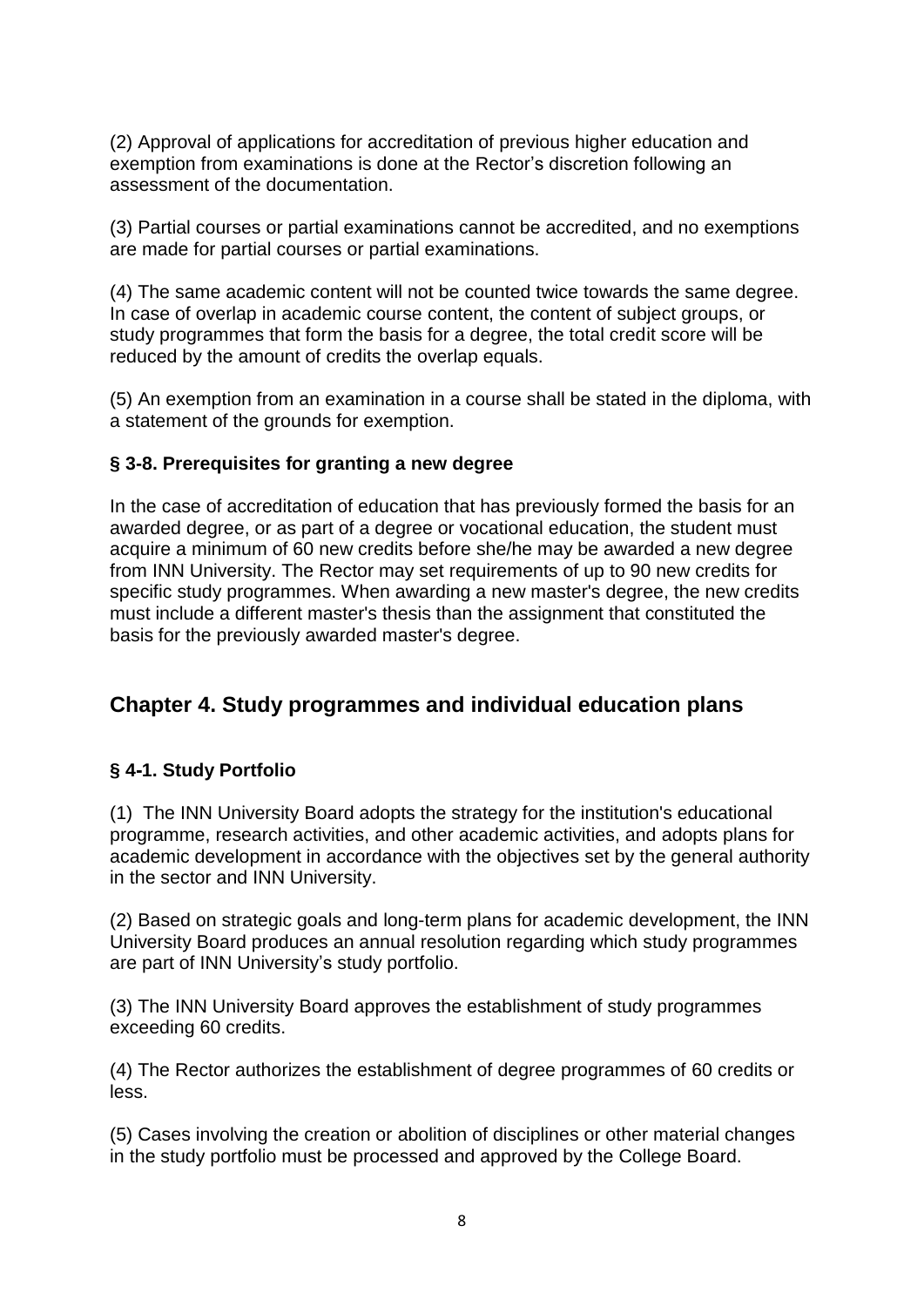(6) All study programmes shall adhere to the relevant requirements for accreditation of study programmes stipulated by NOKUT.

(7) The Rector may, in case of low application rates, or if other compelling reasons make it necessary, decide not to launch a study programme. Applicants for the relevant study programme must be informed regarding the resolution as soon as possible.

# **§ 4-2. Curricula**

(1) The Rector determines the curricula along with their course descriptions for all credit-awarding study programmes.

(2) Curricula are designed in accordance with the National Qualifications Framework.

(3) The Rector approves changes in already approved curricula. Changes in curricula or course descriptions shall not enter into force prior to the following academic year.

### **§ 4-3. Individual education plans**

(1) Students who are admitted to a study programme with a scope of at least 60 credits must have an individual education plan. The individual education plan shall contain provisions regarding INN University's responsibility and obligations towards the student, and the student's obligations towards INN University and towards his/her fellow students.

(2) The individual education plan must be set up so that the student is able to complete the planned study programme or course of study in the standard duration of a full-time or a part-time study programme.

(3) The individual education plan may be amended by agreement between INN University and the student.

(4) The student must confirm his/her individual education plan and complete the semester registration every semester, within the set deadlines. This is a prerequisite for gaining a student status.

(5) Upon confirmation of the individual education plan, the student is automatically enrolled for lectures and examinations.

(6) For admission-based courses without prior knowledge requirements, students are ranked according to the Regulations Concerning Admission to Higher Education. For courses with prerequisite requirements, students are ranked based on their obtained examination grades from the required completed courses. In case of identical grades, the ranking is done based on age, where older applicants are given priority over younger applicants.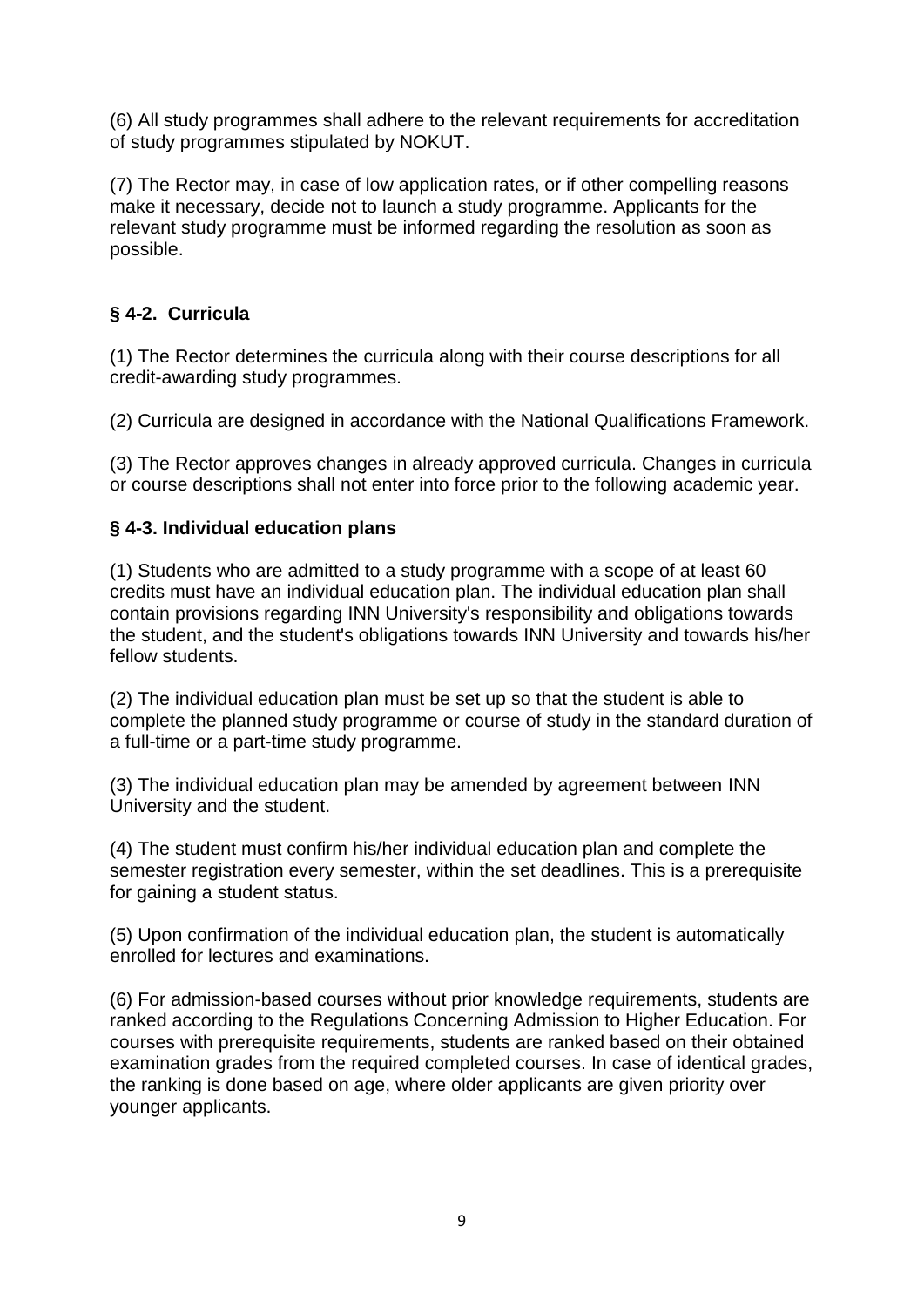### **§ 4-4. Study abroad**

(1) The student must normally have passed 60 credits before leaving and must otherwise meet all the requirements INN University stipulates for students wishing to study abroad.

(2) Students who participate in courses or an apprenticeship abroad as an integral part of their study programme at INN University, must confirm their individual education plan and pay the semester fee before their departure, in order to maintain their right to study.

### **§ 4-5. The academic year**

The Rector determines the teaching periods for the academic year. The academic year is 10 months long, from mid-August to mid-June.

# **Chapter 5. The right to study and leave of absence**

### **§ 5-1. The right to study**

(1) A prospective student who has accepted the offer for a study place has a right to study according to the standard study period for the relevant study programme to which he or she is admitted.

(2) The right to study entitles students to participate in all organised teaching and assessment in accordance with the curriculum and course descriptions in the study programme to which the student is admitted.

(3) The Rector may impose capacity limitation on elective courses if the students are ensured a place in alternative elective courses so that they can complete the study programme in the course of its normal duration.

(4) If the student is delayed in her/his studies in relation to the stipulated programme duration, the student's right to study is maintained for up to one additional year. In special cases, the right to study may be further extended, upon application by the student. In such cases, INN University may choose to limit the rights associated with extended right to study. The duration of the extended right to study does not include the right to a reserved study place, leave of absence, and temporary expulsion from INN University.

(5) Students at The Norwegian Film School do not retain the right to study beyond the standard study time.

(6) The Rector may give students the right to attend lectures and to sit examination in courses that are not a part of the curriculum of the study programme in which the student is enrolled.

(7) When a student does not complete his/her studies within the standard study duration, and in the meantime significant changes to the curriculum have been made,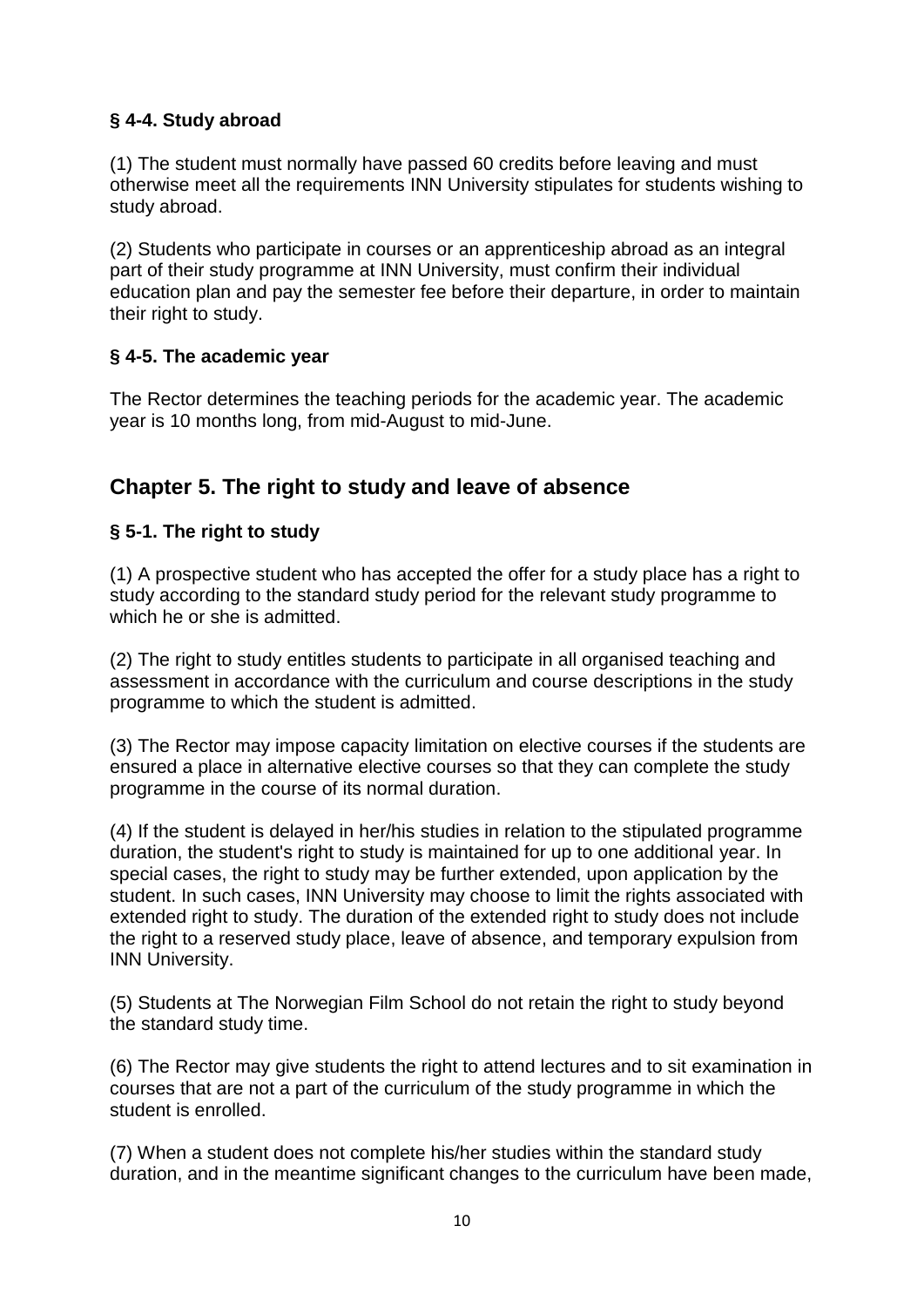or the study programme/course has been discontinued, the right to complete the studies according to the original curriculum/course description applies for one year after the change entered into force.

### **§ 5-2. Conditions for retaining the right to study**

The student must pay a semester fee and any other fees stipulated in accordance with regulations concerning fee payments at universities and university colleges, confirm the individual education plan and/or register for each semester within the applicable deadlines, in order to retain the right to study.

### **§ 5-3. Termination of the right to study**

The right to study terminates automatically when:

- a) The student him/herself confirms that he/she withdraws from the study programme.
- b) The course of studies has been completed and a diploma or graduation certificate has been issued.
- c) The student does not pay the semester fee or other fees, cf. § 5-2, does not confirm his/her education plan and/or does not register within the specified deadlines.

# **§ 5-4. Loss of the right to study**

Students lose the right to study on the study programme in which they are enrolled in the following cases:

- a) The student has exceeded the stipulated limit for standard and extended study duration.
- b) The student has used up his/her maximum number of attempts for the examinations or apprenticeship period according to the curriculum or according to these Regulations.
- c) The student is not on leave of absence or temporarily expelled from INN University, and has not submitted and passed his/her examinations during the past academic year according to the relevant curriculum.
- d) The student fails to submit the original documents on the basis of which he/she is granted admission to the study programme.
- e) The student does not meet his/her attendance requirements at the start of the study programme, where such exist.

# **§ 5-5. Leave of absence**

(1) Students are entitled to parental leave pursuant to § 4-5 of The Act.

(2) Otherwise, leave of absence may be granted for up to one year for initial service, illness, political activities, or other special circumstances. In rare cases, leave of absence may be granted for over one year.

(3) A student who has been granted leave of absence shall, as far as this is possible,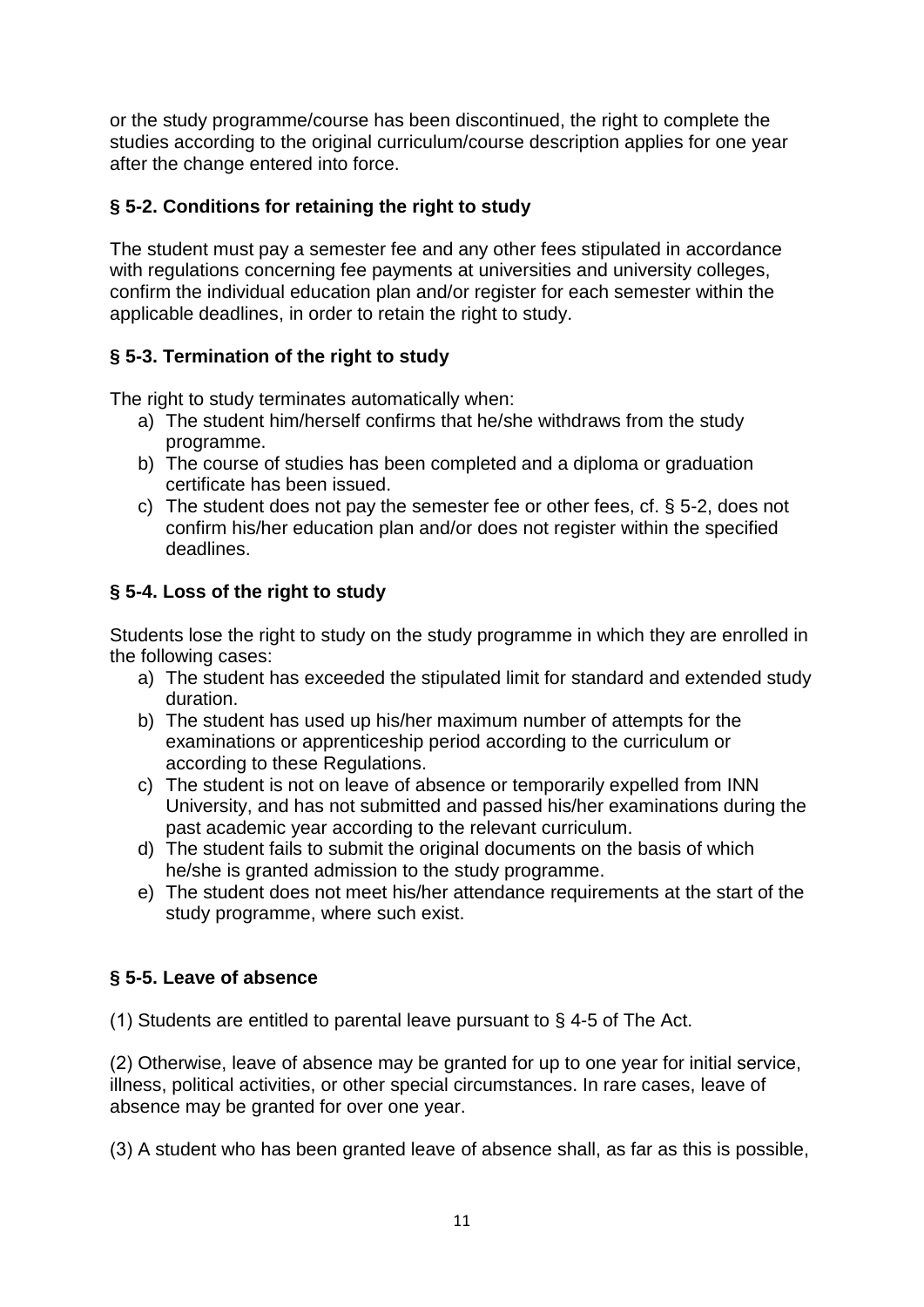be allowed to resume their studies on the relevant study programme at the time specified when the leave of absence was approved.

(4) If a student wishes to take individual examinations during his/her leave of absence period, a semester fee must be paid for the relevant semester.

# **Chapter 6. Examinations**

### **§ 6-1. General rules for examinations**

(1) The types of examinations that form the basis for assigning grades are determined through curricula, and by The Ministry in the National Curricula.

(2) When using a partial examination, the course description must state how the assessment is implemented and how the final grade is calculated.

(3) A supervised written examination shall normally have the following scope:

- Up to, and including 10 credits will have a duration of up to 4 hours
- 11 to 30 credits will have a duration of up to 6 hours
- Over 30 credits will have a duration of up to 8 hours

The scope of home examinations and group examinations is determined on separate grounds.

(4) Examination answers must always constitute original, independent and individual work, unless it is clear from the task that this fundamental rule can be waived. The answer, or any part of it, should not have been previously submitted as an examination at INN University or other institutions.

(5) The examination is usually held in the semester in which the teaching of the relevant course concludes.

(6) The examination is conducted at a place stipulated by INN University.

### **§ 6-2. The right to sit an examination**

(1) Students are entitled to take the examination in courses in which they have a right to study and are registered for the examination.

(2) The Rector may determine prerequisite requirements, mandatory work requirements, compulsory attendance requirements, and practical work as prerequisites for examinations. Information about such requirements should be stated in the curriculum and course descriptions. Students who do not meet such requirements are not entitled to sit the examination.

(3) Students who are admitted to a study programme of one year's duration (60 credits) or more must confirm their individual education plan in order to be able to sit examinations.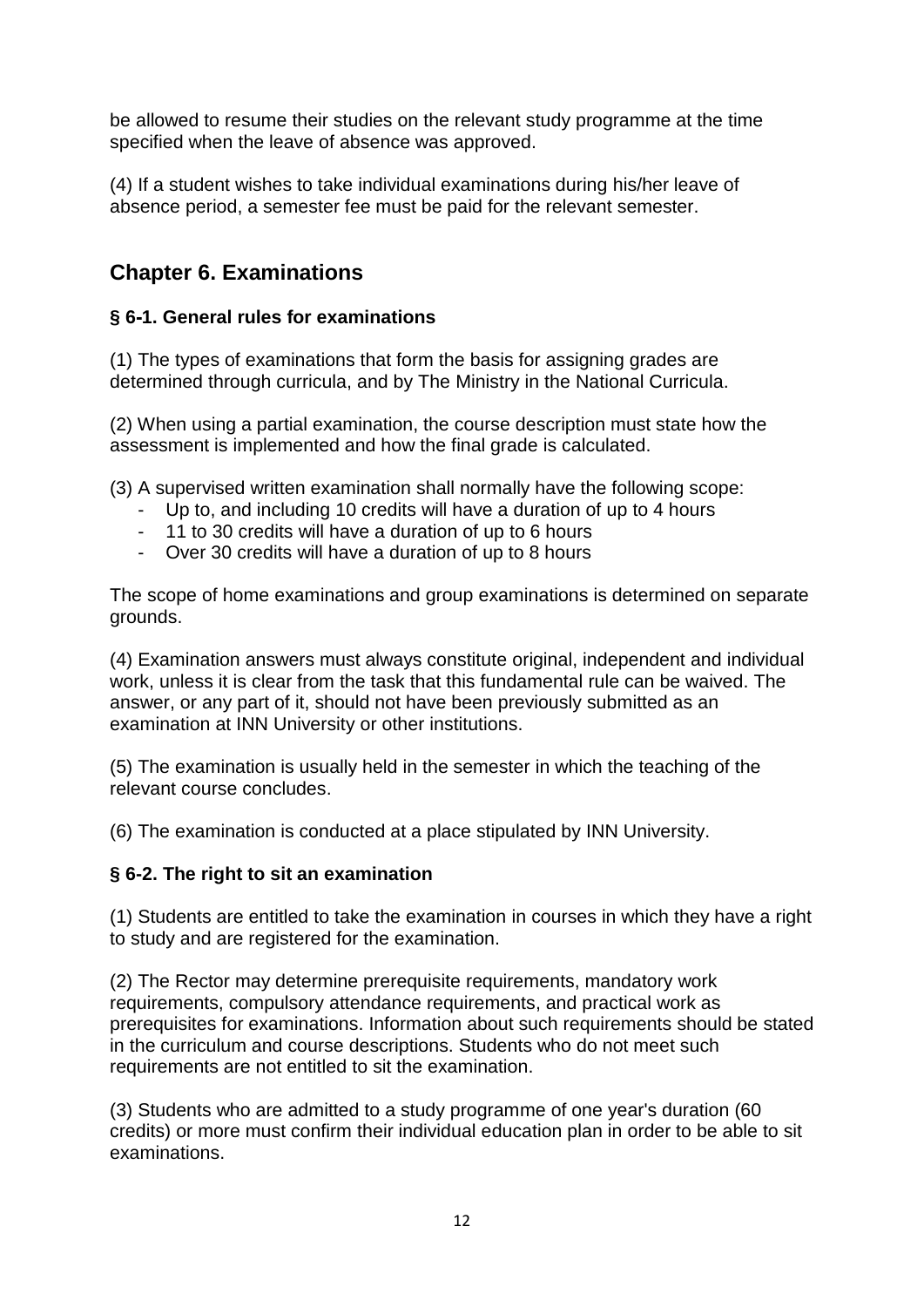(4) Others who meet the general and applicable special admission requirements and other requirements necessary to sit an examination, have the right to sit examinations according to the relevant rules (§ 3-10 of The Act). The Rector has the authority to rule whether the conditions for sitting the examination are met.

(5) A student who has lost the right to study after using his/her maximal number of attempts at sitting an examination, cf. § 5-4B), will not gain new attempts at an examination in the same course by re-enrolling at INN University.

(6) A student who has completed his/her study programme and lost the right to study under § 5-3B) cannot sit examinations in courses in the same study programme by re-admission to INN University.

### **§ 6-3. Prerequisites**

The Rector may stipulate requirements of certain examinations that must be passed before another examination can be taken. Exemption may be granted only where it can be documented that an examination in a relevant corresponding course has been passed.

### **§ 6-4. Mandatory work requirements**

(1) Students who have not fulfilled an approved mandatory work requirement, will receive a new attempt before an ordinary examination, where this is feasible. Students who have not met the set deadline and have not been granted an extension due to illness or other well-being related reasons, will not be allowed another attempt before the next time the course is completed.

(2) Mandatory work requirements are assessed to be approved/rejected, and do not award credits.

### **§ 6-5. Registration for examinations**

(1) Examination registration is usually done by the student confirming his/her individual education plan.

(2) Registration for examinations must take place no later than 1 October in the fall semester and 1 March in the spring semester, if INN University has not set other deadlines.

(3) The individual student is responsible for assuring that he or she has been registered for the relevant examinations within the specified deadlines.

(4) A student who is registered for an examination may withdraw from it. The withdrawal must be registered by INN University no later than two weeks before the examination date.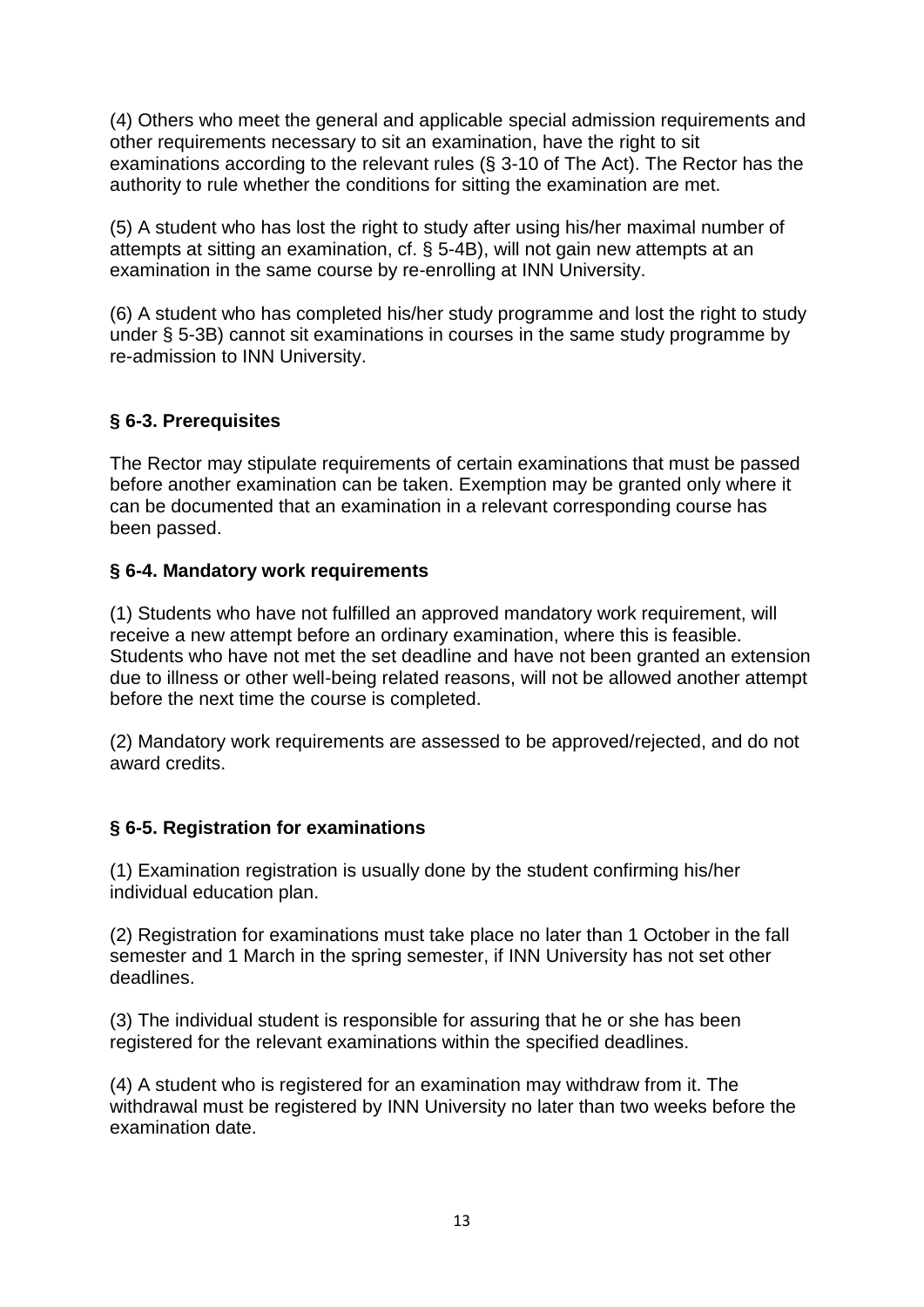(5) The student is responsible for keeping him/herself informed regarding the time and place of the examination.

#### **§ 6-6. Number of examination attempts**

(1) A student is entitled to sit an examination at INN University in the same course – or a corresponding course – three times. Practical work in professional studies, cf. § 6-9, master's theses, and larger scope independent work in an undergraduate degree, cf. § 6-7, are exceptions to this provision.

(2) At the Norwegian Film School, students may take a regular exam only once.

(3) It is considered to be an examination attempt when a student

- Withdraws from an examination after the registration deadline without a valid reason
- Does not show up for an examination
- Does not deliver a completed examination within the stipulated deadline
- Delivers a blank examination
- Withdraws during the examination without valid reason
- Shows up for an examination without necessary or working equipment, and due to this reason is unable to complete the examination
- Has his/her examination annulled due to cheating or attempted cheating.

In the above cases, the student cannot re-sit the examination before the next ordinary examination in the course.

(4) In special cases, the Rector may grant an exemption for a fourth attempt at the request of the student. In such cases, specific requirements and time will be set for when a fourth and final examination attempt must be completed.

(5) In courses with partial examinations, the number of examination attempts is usually linked to the individual partial examinations. A passed examination in a course should not, normally, be re-taken if another partial examination in the same course is assessed as not passed.

#### **§ 6-7. Number of examination attempts for master's thesis and independent works of a large scope in undergraduate degrees**

(1) If a master's thesis is assessed as not passed, a revised master's thesis may be submitted for assessment once again, at an agreed deadline.

(2) Other major independent works in undergraduate degrees (e.g. bachelor's thesis, specialisation assignment, R&D task, project assignment) that are assessed as not passed, can be submitted for assessment once again, as a revised version, and at an agreed deadline.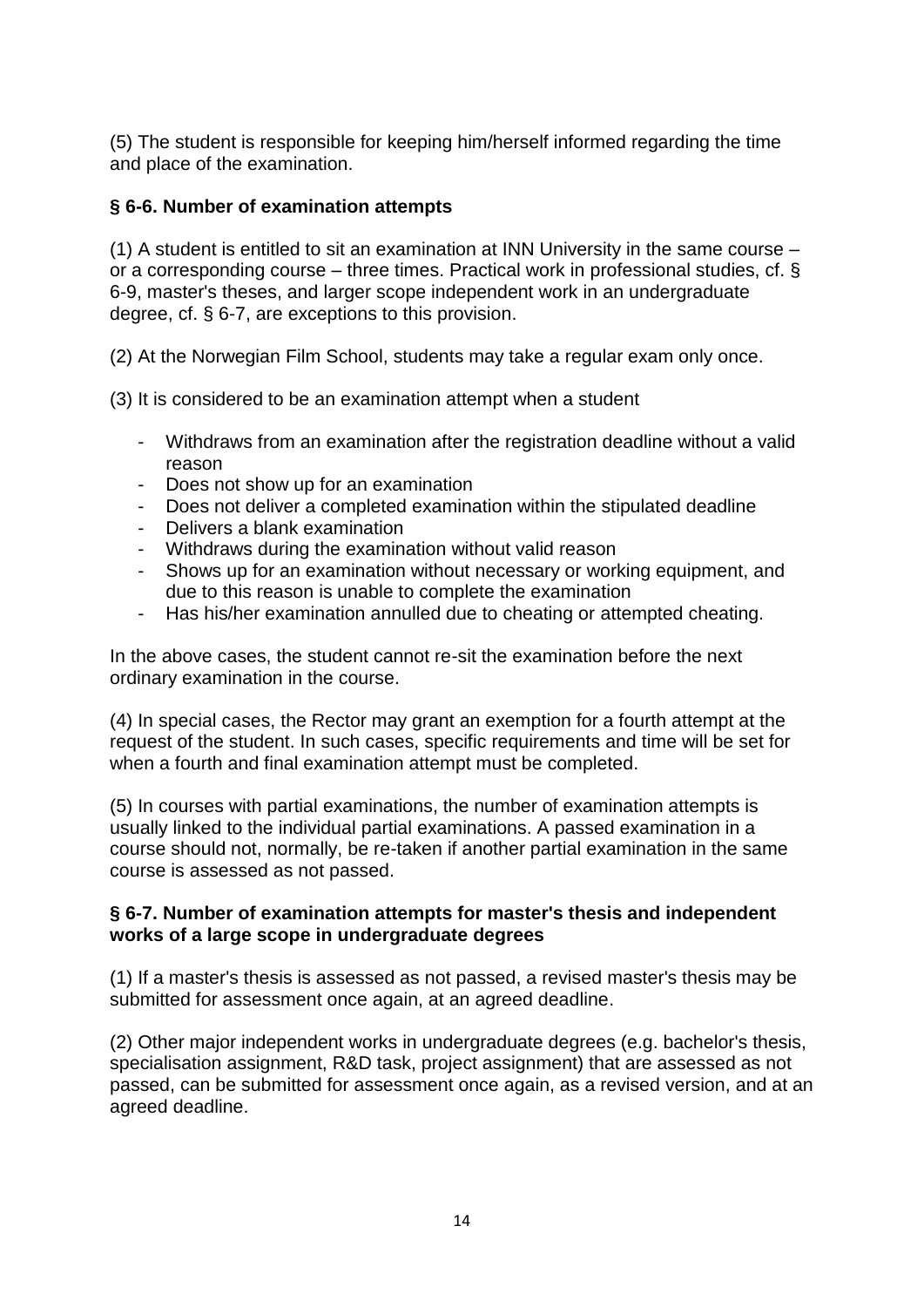(3) No new or revised master's thesis, or other major work in an undergraduate degree, can be submitted if the student has previously submitted the task or work for evaluation and received a passing grade, in the same study programme.

### **§ 6-8. Continuation examination**

(1) The Rector may decide to hold a continuation examination targeted at students who have taken a regular examination and have not passed it, or whose absence from the ordinary examination has been approved.

(2) A valid absence at an examination is constituted by illness or compelling wellbeing reasons. These circumstances must be documented. Professional expert documentation shall be delivered to INN University as soon as possible and no later than three working days after the examination.

(3) Students with a valid examination attempt in accordance with § 6-6, third paragraph, are not entitled to sit a continuation examination.

(4) Students wishing to improve their grade are entitled to attempt this at the next ordinary examination date.

(5) The continuation examination must have the same examination format as the ordinary examination.

(6) In case of an examination re-take, the higher grade applies.

(7) The Rector may adopt rules for admission to a continuation examination for students other than those without a passing grade or valid absence from the ordinary examination.

# **§ 6-9. Supervised professional training in a programme of professional studies**

(1) If a student has to cancel his or her period of supervised professional training due to illness or strong well-being related reasons, the grounds for this must be documented by a professional expert. Such documentation must be provided to INN University as soon as possible, and no later than three business days after the supervised professional training has been interrupted.

In cases where interruptions to supervised professional training are approved due to illness or compelling well-being reasons, this would not be counted as an examination attempt.

(2) Supervised professional training in a programme of professional studies is defined as an examination, and is assessed on a pass/fail basis. In cases of non-passed supervised professional training, an option is given to re-take the supervised professional training period once again. The maximum number of attempts is two, unless otherwise determined in the National Curriculum.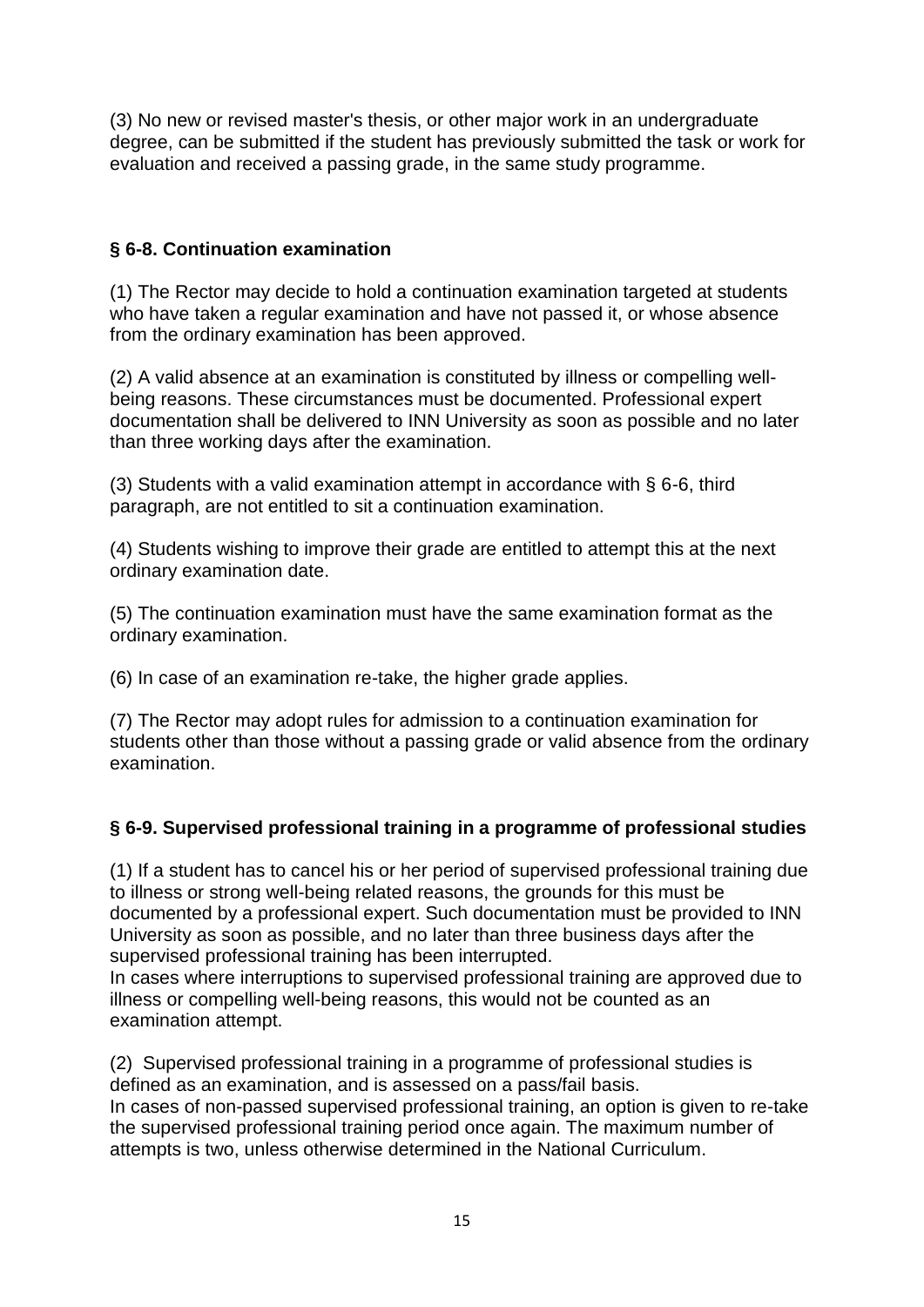(3) For supervised professional training in a programme of professional studies, the provisions of § 6-2 of these Regulations apply.

### **§ 6-10. Admission to sit an examination as an external candidate**

(1) An external candidate is a person as described in § 3-10 of The Act.

(2) Admission to an examination may be refused pursuant to § 3-10 of The Act if the external candidate has not completed compulsory education, has not completed compulsory supervised professional training, or has not completed mandatory work requirements. Former students who meet the necessary work requirements, requirements for specific examinations or requirements for mandatory attendance and supervised professional training, have the right to take an examination as external candidates, provided that the relevant examination is still offered.

(3) External candidates must register for examinations and, if applicable, apply for approval of learning prerequisites or supervised professional training, within the stipulated deadlines. Documentation of the admission requirements for the relevant study programme for the examination must be enclosed upon registration.

(4) The external candidate's rights at INN University are limited to participation in public lectures and admission to the relevant examinations, in accordance with The Act and these Regulations' provisions regarding examinations.

(5) External candidates must pay examination fees in accordance with the rulings of the Board. The examination fee must be paid within the specified deadline. External candidates who have not paid the examination fee within the deadline will not be admitted to the examination.

(6) In addition to the examination fee, external candidates must pay a semester fee in accordance with the provisions of the law concerning student welfare organisations and its associated regulations.

(7) The examination fee and semester fee will not be refunded if the external candidate withdraws from the examination.

(8) Students who are banned, cf. § 4-8 of The Act, cannot be admitted to an examination as external candidates.

(9) Limitations on the number of examination attempts pursuant to  $\S$  6-2, fifth paragraph, apply to external candidates as well.

(10) The Rector may exempt individual study programmes or courses from the external candidate scheme.

# **§ 6-11. Special arrangements for examinations**

(1) Individual special arrangements for an examination shall aim to outweigh the disadvantages entailed by an impairment for an examinee, while at the same time endeavour to ensure all examinees are tested on equal grounds. The special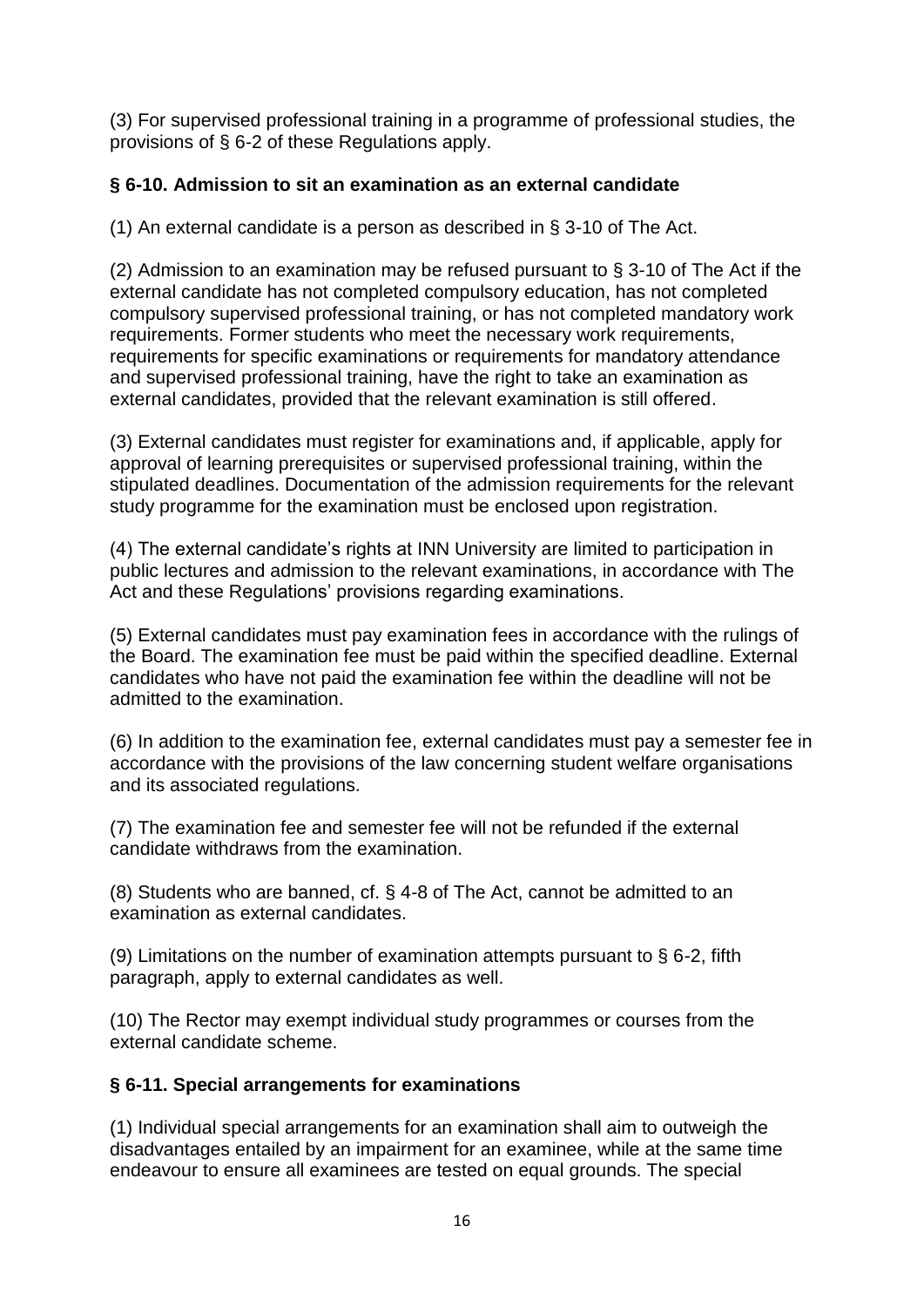arrangements shall not manifest as reduced academic requirements on individual examinations. The special arrangements shall be such that the performance in the examination can be assessed according to standard academic criteria.

(2) Students who require individual special arrangements for the practical aspect of sitting an examination, must submit an application form for this within the stipulated deadlines.

(3) Students who cannot sit an examination due to an acute condition are usually referred to a continuation examination. If it is likely that a student with an acute condition will be able to sit a regular examination with the implementation of simple and low-resource measures, the special arrangements needed to accommodate this will be implemented.

(4) Application for special arrangements for an examination must contain documentation from a professional expert, and describe the need for special arrangements for the examination.

(5) It is normally required to apply for special arrangements for each examination period, but if the basis for the required special arrangements is permanent in nature, exceptions may be made to this rule.

(6) If extra time is required for examinations with supervision, an extension of up to 25% of the normal examination duration can be granted, with a maximum extension of one hour. For home examination, a maximum of extra 48 hours may be granted.

(7) Students with documented dyslexia or other learning disabilities, may at their own discretion, have a notation on the examination paper containing this information, or attach an anonymous certificate confirming this.

(8) Students whose first language is not Norwegian are not normally granted an extension to their examinations, but can, at their own discretion, note this on the examination questionnaire or attach an anonymous certificate confirming a different native language.

(9) It is at the Rector's discretion whether a special arrangement is implemented, and what kind of special arrangement will be carried out.

#### **§ 6-12. Use of examination aids during supervised examinations**

(1) An overview of permitted aids during an examination is detailed in the course description and must be stated on the examination form.

(2) It is the students' responsibility to familiarize themselves with the permitted aids for each examination.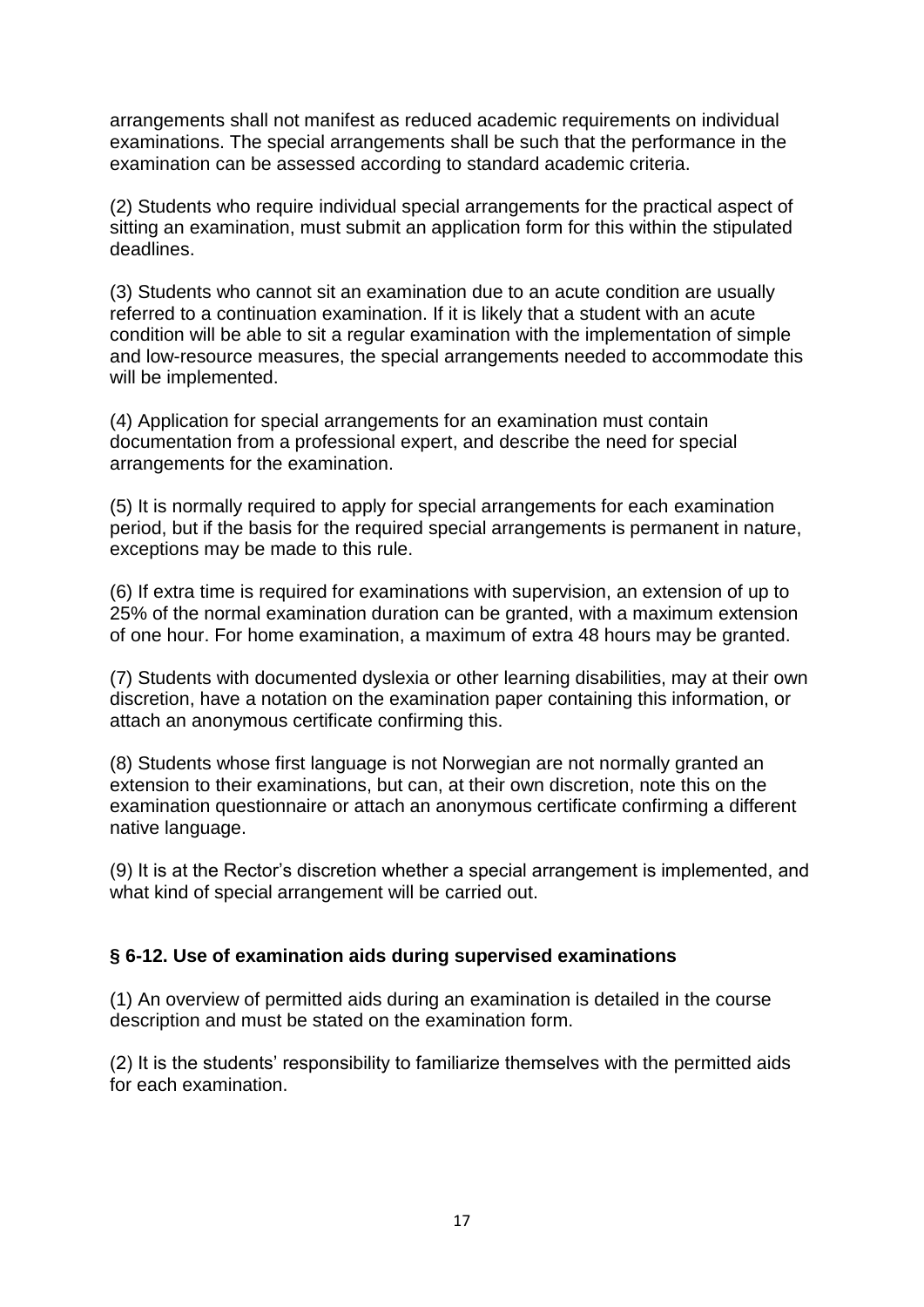# **Chapter 7. Grading system, assessment and appeal**

### **§ 7-1. Grading system**

(1) The grading system for examinations, tests, evaluation of assignments, or other forms of assessment must follow one of two options:

- a) Pass/Fail
- b) Gradient letter scale from A to E for pass, and F for fail, according to the general qualitative instructions of grading from The Norwegian Association of Higher Education Institutions (UHR).

(2) Examiner guidance must be prepared for each written examination. This should be available for the examiner before the assessment begins, and should be made available to the students when the examination results are announced.

(3) The letter grades correspond to numerical values as follows: A=5, B=4, C=3, D=2, E=1, F=0. The numerical values are used when calculating the final grade in a course in which several partial examinations are calculated to produce the final grade, or when multiple course results must be included in a total final grade for a course. Weighted average is calculated to one decimal place. Following regular rounding rules, rounding is done to a whole number, which produces a letter grade equivalent to the numerical value.

(4) The pass/fail assessment option should be used in supervised professional training courses and courses of similar character.

(5) The pass/fail assessment option can be used

- a) in courses emphasizing a holistic assessment of knowledge, skills and expertise, and where fine-grained marks have little meaning
- b) in fundamental courses such as field courses, drug calculations courses, methodical courses, writing courses or other introductory courses
- c) in project work/bachelor work organized as group assignments.

(6) Which grading system is to be used for individual examinations, tests, or evaluation of assignments, is delineated in the curricula and course descriptions.

(7) The relative weight of partial examinations for calculation of a final grade is delineated in the curricula and course descriptions.

(8) More discipline-specific criteria can be prepared by the individual academic departments based on national guidelines within each academic field.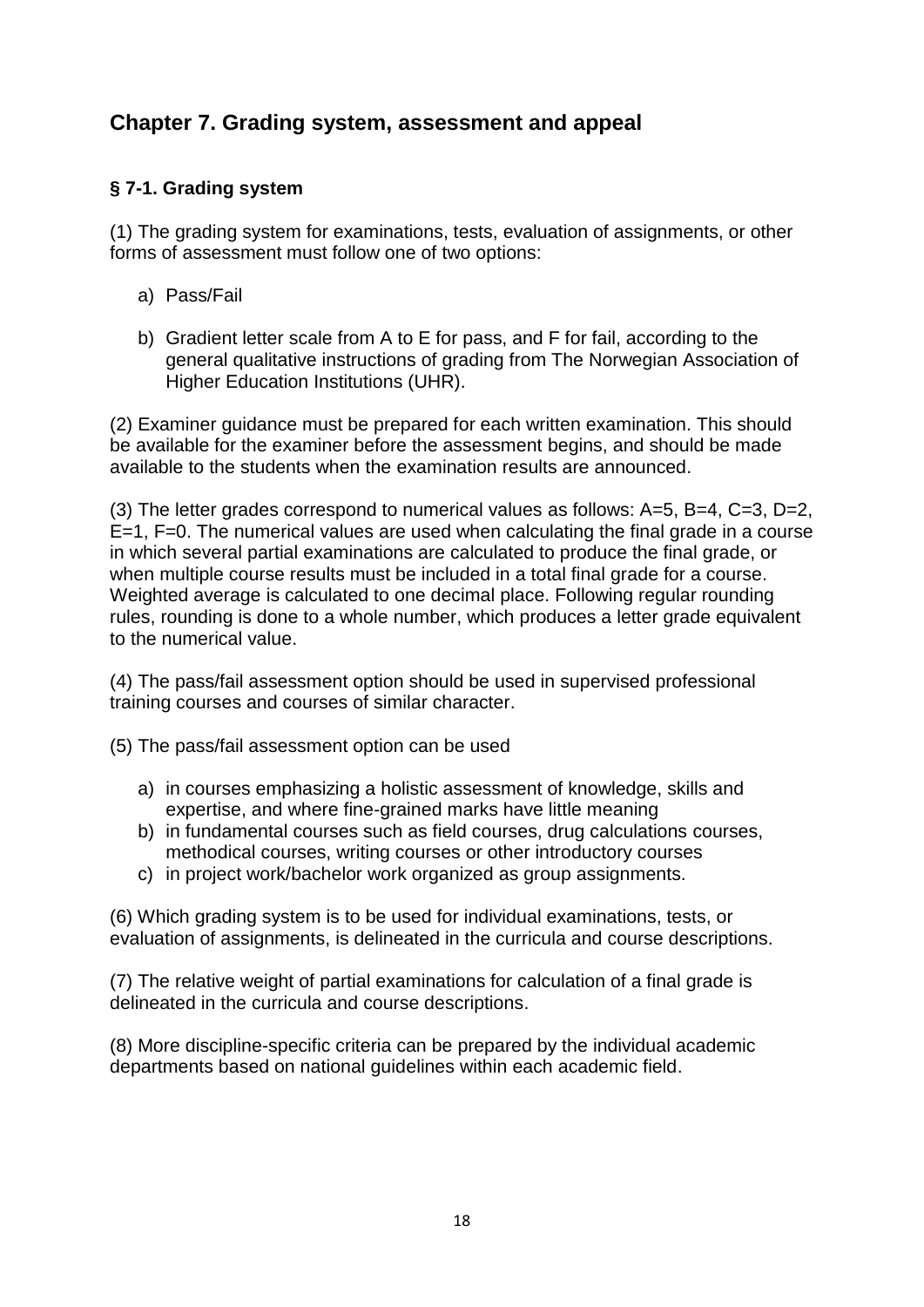# **§ 7-2. Assessment rules**

(1) Students' knowledge, skills and general expertise must be assessed in an impartial and professionally unbiased manner.

(2) There shall be an external evaluation of the assessment or assessment scheme.

(3) An external examiner cannot be employed, full-time or part-time, at INN University , nor has acted as an instructor in the relevant subject of the exam in question. Employees at partner institutions should not be called as external examiners if they are closely associated with the academic environment responsible for the teaching of the subject of the examination.

(4) The use of an external examiner should be diverse. The external examiner can be used for a specific part of the examination answers in a course with large cycles. This evaluation is used as the basis for the assessment of the relevant answers.

(5) Assignment texts and examiner instructions must always be submitted to at least one external examiner for evaluation and approval. This even applies in cases in which an external examiner does not partake in evaluating the answers.

(6) Scope of the assessment:

- a) There shall be two examiners present at oral examinations and on other examinations in which there is no possibility for re-taking the examination.
- b) There must be two examiners assessing a bachelor's theses and other major works at undergraduate level, one of which must be external.
- c) There must always be at least two examiners, of which at least one must be external when evaluating students' independent work at postgraduate level.
- d) On other examinations, an external examiner should be used in addition to an internal examiner each academic year on at least 1/3 of the courses. During a three-year period, all courses must have been covered by external examiners.
- e) In case of re-assessment after appeal, cf. § 5-2 of The Act, second paragraph and § 5-3 fourth paragraph, at least two new examiners must be used, of which at least one must be external. Changes to assessment results may be both favourable and unfavourable, in case of appeal. In cases of reassessment, the examiners should not be given the original grade, the original examiners' justification of the grade, or the students' grounds for the appeal. The new commission should always have examiner instructions available.

(7) If an internal and external examiner do not agree regarding the assessment of an answer, the external examiner's assessmentprevails.

(8) In case of disagreement between a lecturer and a supervisor/professional training supervisor at a place of professional training when assessing the professional training, a programme director/course supervisor/academic supervisor shall act as a third examiner.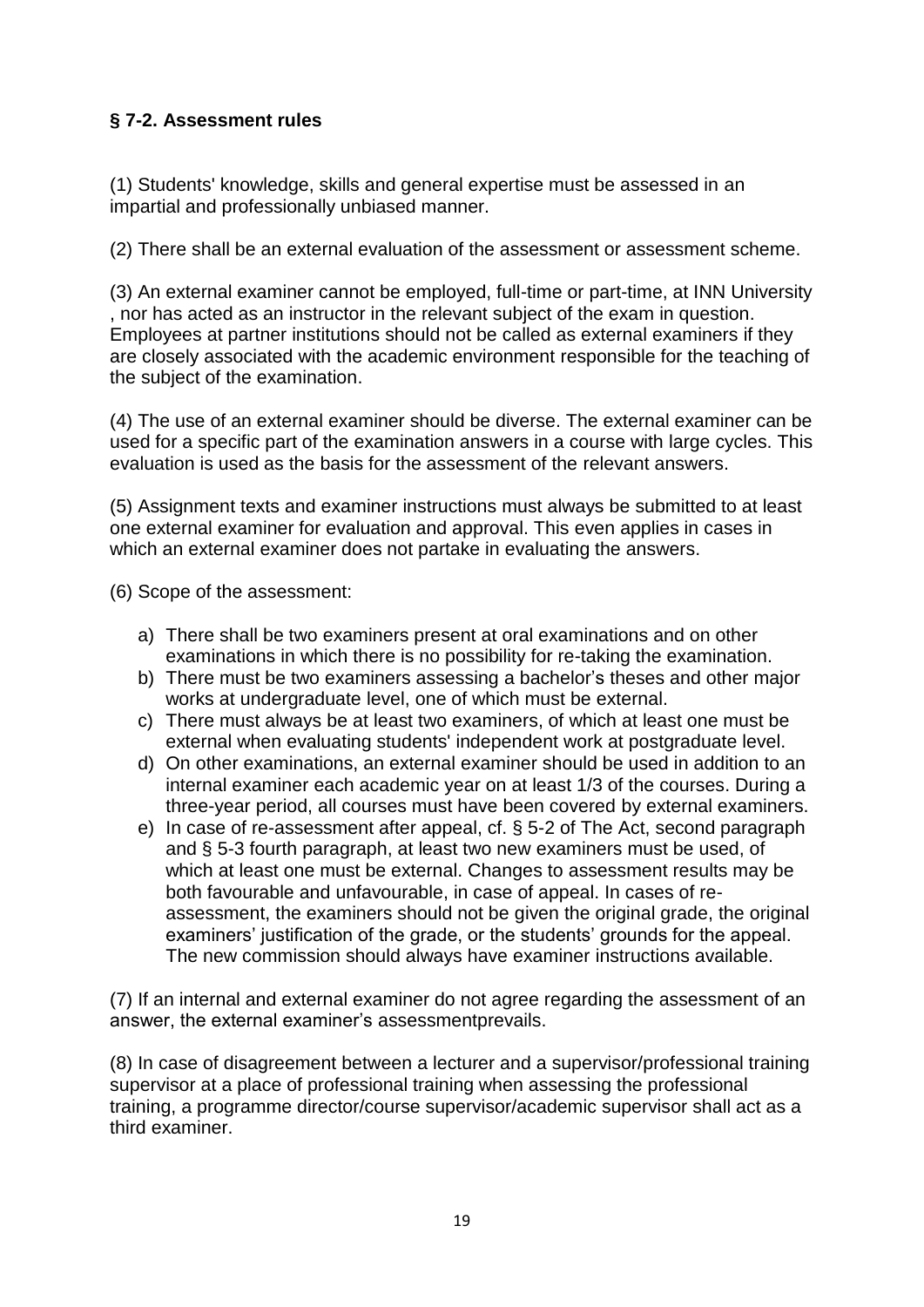(9) In order to be admitted to an oral examination, a student must pass a preceding written examination.

### **§ 7-3. Assessment deadlines and announcement of assessment results**

(1) The assessment deadline is three weeks from the day of the examination.

(2) In case of a new assessment due to appeal or a change of examiner, the appeal shall be settled without undue delay, cf. § 1-1A of the Norwegian Public Administration Act.

(3) The INN University Board may exempt individual examinations in accordance with § 3-9, fourth paragraph, of The Act.

(4) The assessment deadline for master's theses and major independent works with a scope of over 25 credits is six weeks.

(5) Where a final grade is partially determined by an oral examination, there must be a minimum of 24 hours between the publication of the assessment results for the written examination and the start of the oral examination.

(6) Assessment results are announced via Studentweb. Students are responsible for checking their assessment results.

(7) INN University is not responsible for any mistakes or misunderstandings that occur in relation to a spoken announcement of examination results.

# **§ 7-4. Justification for grading**

(1) A student is entitled to ask for a justification for the grade set on his or her performance. For an oral examination or assessment of practical skills, request for justification must be submitted immediately after the grade has been announced. For other types of assessment, a request must be submitted within one week of the grade being announced.

(2) Justification shall normally be given within two weeks after the student has submitted a request for it. The justification shall explain the general principles underlying the assessment and for the assessment of the student's performance. The justification is given orally or in writing, at the examiner's discretion. The examiners decide amongst themselves which of them shall provide the justification.

(3) When the grade in a course is determined on the basis of several separate partial examinations, the student has the right to ask for grade justification for each subexamination, following the aforementioned deadlines.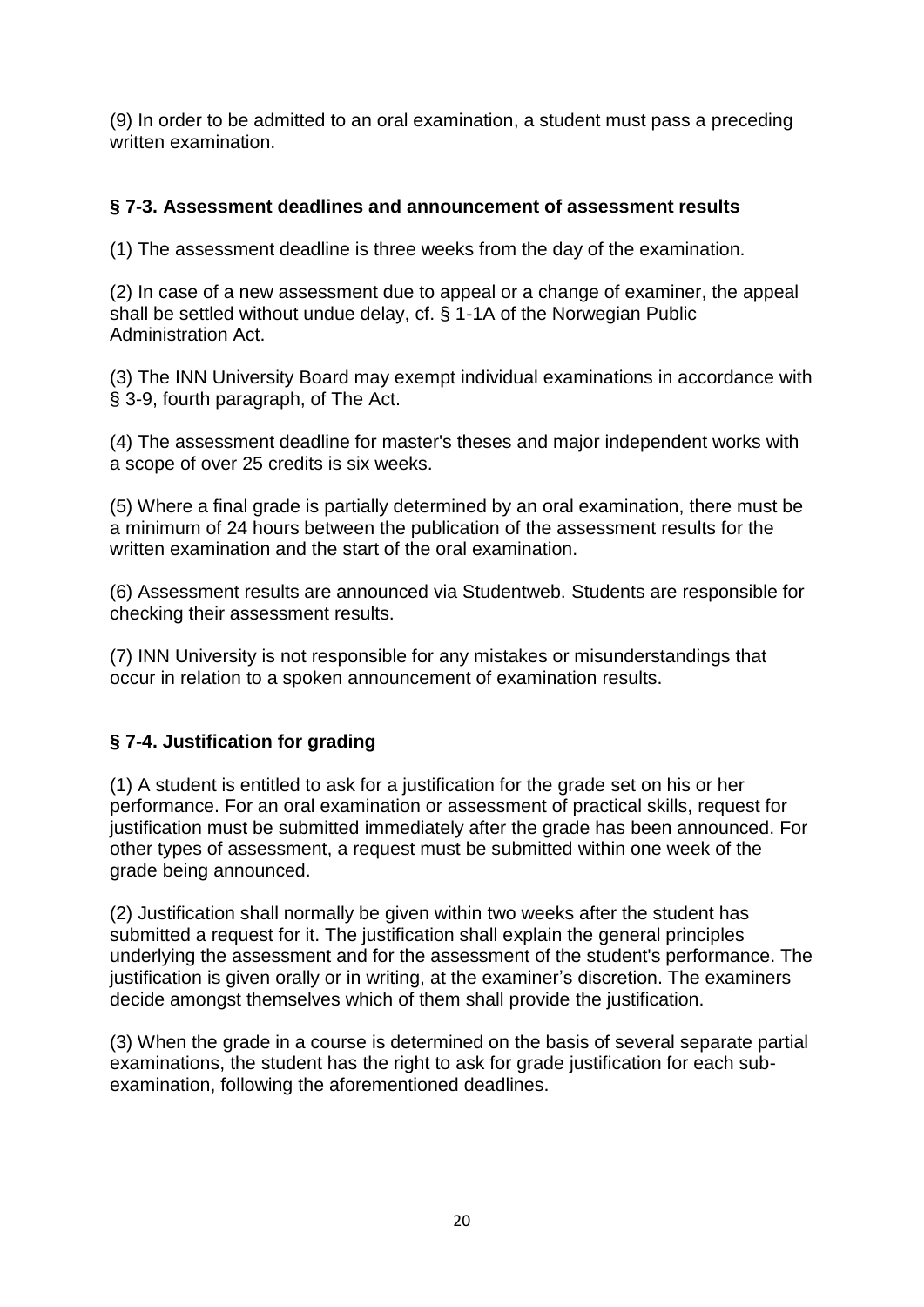# **§ 7-5. Appeal of grading**

(1) Appeal of grading must be submitted in writing within three weeks after an examination result is announced. If the student has submitted a request claim for justification for his or her grade or have appealed formal errors, the appeal deadline is calculated from the date the student has received grade justification or a decision regarding the appeal of formal errors. In courses with partial examinations, the right to appeal is calculated from the time the examination results in each individual subexamination are announced.

(2) In case of appeal of the grading of a group examination, all the group's members must be in agreement regarding submitting the appeal.

(3) Assessment of oral examinations and supervised professional training or other forms of assessment that due to the nature of the test do not allow for reexamination, cannot be appealed, cf. § 5-3, fifth paragraph of The Act.

(4) Assessment of appeal must be presented without undue delay, cf. § 1-1A of the Public Administration Act, after the appeal assessment is concluded. Changes to the original assessment results can be done both favourably and unfavourably, upon appeal. Grading after a re-assessment under this section cannot be appealed, cf. § 5-3, sixth paragraph of The Act.

(5) If a final grade is partially determined on the basis of an oral examination along with a related written examination, and the assessment result for the written part of the examination is changed, a new oral examination must be held before a new final grade is determined, cf. §3-9, fifth paragraph, of The Act.

(6) When the grade in a course is determined on the basis of several separate partial examinations, the student has the right to appeal the grade in each partial examination.

# **§ 7-6. Appeal of formal errors**

(1) Appeal of formal errors is processed in accordance with the provisions of § 5-2 of The Act. Formal errors may be errors in the assignment, examination finalisation, or the assessment.

(2) Appeals of formal errors in examinations must be submitted within three weeks after the student is or should have been aware of the facts that form the basis for the appeal. If a request for grading justification or appeal of grading is submitted, the appeal deadline is calculated from the date the student has received the justification or a resolution of the appeal, cf. § 5-2 of The Act.

(3) The INN University's Appeals Committee is the appeal instance ruling on matters of formal errors in examinations.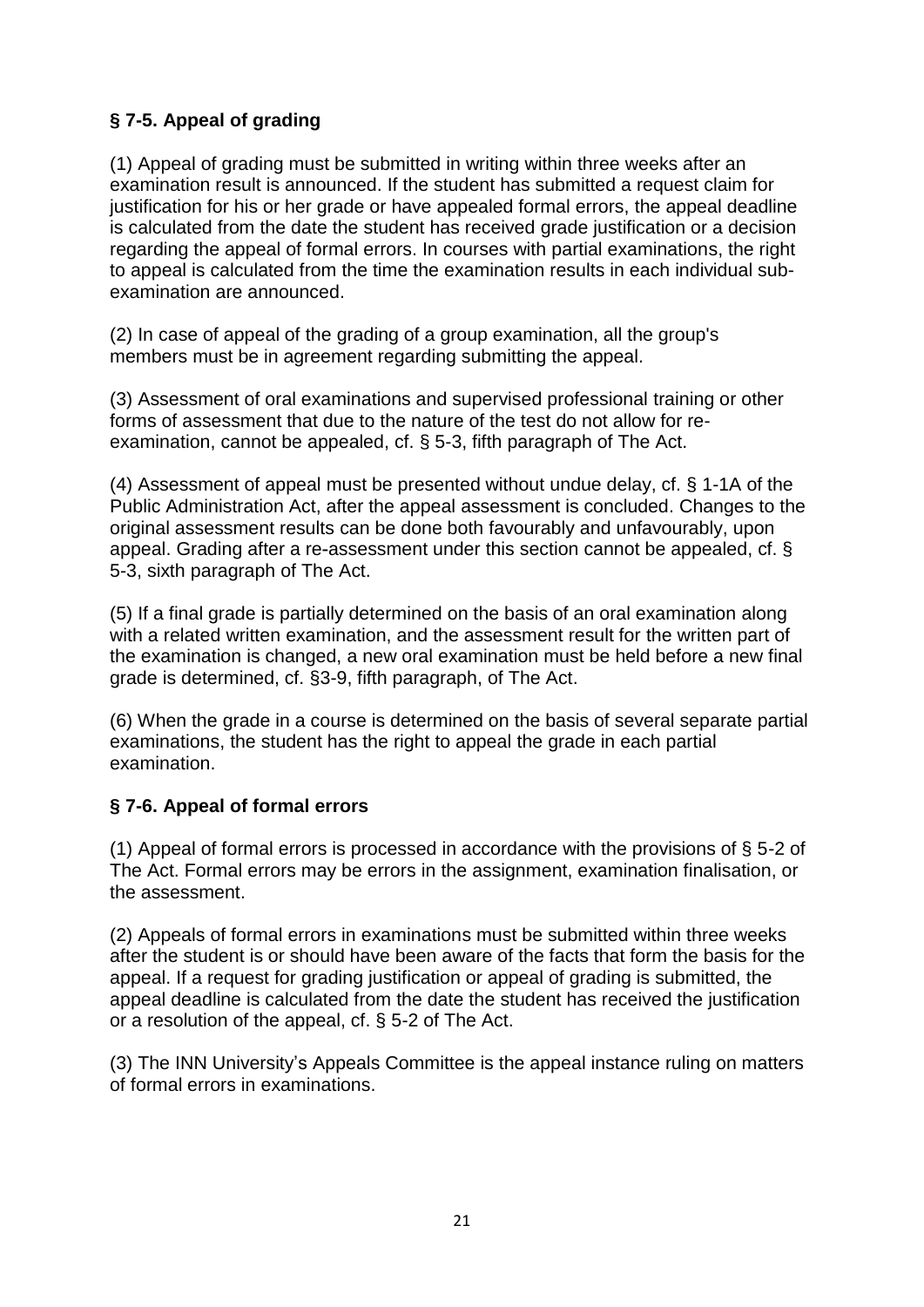# **Chapter 8. Cheating, examination annulment and expulsion**

### **§ 8-1. Cheating**

(1) Cheating occurs when a student acts in violation of these Regulation or the guidelines for examinations and examination supervision.

The following are considered as cheating or attempted cheating (among others):

- Having non-approved resources during an examination
- Presenting the work of others as one's own
- Citing sources or otherwise using sources in a written work without sufficient references
- Citing one's own former work without sufficient references
- Gaining admission to an examination by cheating on a test or any similar prerequisites to examination admission, or having received approval for participation on a faulty basis related to compulsory attendance or other compulsory activities
- Participating in a non-approved cooperation between examinees or groups.

(2) A student may be deemed to have cheated or attempted to cheat from the moment an examination or test has begun. Examinations or tests are normally considered to have begun when the assignment text has been handed out or problem formulation has been approved. If an inspection of permitted aids is carried out before the assignment text has been handed out, examinations are deemed to have begun when the examination candidate has presented his/her aid material for inspection.

(3) If during the course of an examination with supervision a situation occurs such that a student may be suspected of cheating, the student shall immediately be informed that the case will be reported to the administration for follow-up. The student is then given the opportunity to choose whether to cancel or resume the examination. The same applies to students who have contributed to cheating, cf. paragraph 6.

(4) If the assessment of an individual examination shows that two or more answers are clearly based on the same original work, or have the same originator, or have a largely common disposition or material content, all those involved are considered as having cheated.

(5) References for all used sources, including own work, must be provided. Transcript or copy without source references is considered cheating, independent of the source.

(6) Examinees who intentionally contribute to cheating by others are also considered to have cheated, regardless of the form of examination.

(7) In group examinations, all participants in the group are responsible for all content in the answer, product or performance.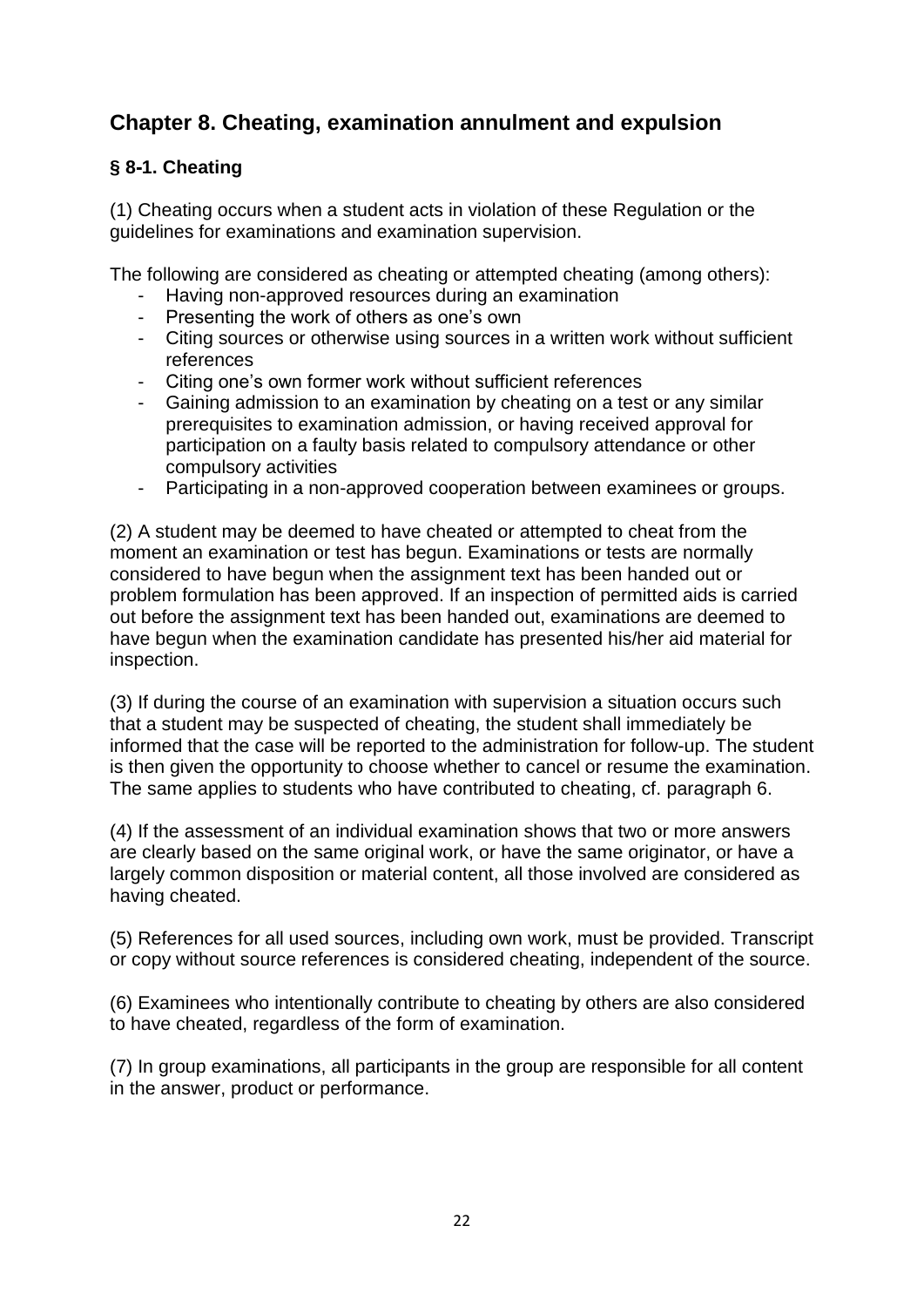### **§ 8-2. Annulment and expulsion**

(1) Cheating and attempted cheating are handled in accordance with § 4-7 and § 4-8 of The Act. This also applies to intentionally facilitating cheating.

(2) The INN University's Appeals Committee is authorised to make decisions regarding annulment of examinations and/or expulsion as a punitive measure for cheating or attempted cheating.

(3) Students who have their examination annulled due to cheating or attempted cheating, and who are not expelled, are only allowed to sit the next ordinary examination in the course. An examination that is annulled pursuant to this paragraph, counts as an examination attempt.

(4) Students can be expelled from INN University and deprived of the right to be admitted to examinations in other higher education institutions for up to one year as a result of cheating or attempted cheating, cf. § 4-8 of The Act.

(5) A student suspected of cheating or attempted cheating is not entitled to sit an examination or test in the course or similar course relevant to the suspected act, as long as the case is being processed.

# **Chapter 9. Diplomas and transcripts of records**

### **§ 9-1. Diplomas**

(1) INN University awards a diploma for the degree obtained, cf. § 3-11 of The Act, and issues a diploma supplement in English.

(2) Students who have passed examinations in subjects that do not collectively form the basis for the award of a diploma will receive a transcript of records for their studies.

(3) A diploma for a degree obtained must reflect the basis for the awarding of the degree. Only the courses included in the degree will appear on the diploma.

(4) The diploma must contain general information about the degree, the programme's objectives, content and organization, as well as a description of the learning outcomes.

(5) Only one diploma is awarded to an individual student for each study programme that provides the basis for a diploma. If a student completes a new examination in a course that may affect the grade of the original diploma, this shall be documented through a transcript of records.

(6) Authorization of education and affiliation requirements associated with the issuing of diplomas is regulated by the Regulations Relating to Recognition of Higher Education of 10 April 2006 no. 412, as well as § 3-6 and § 3-7 of these Regulation.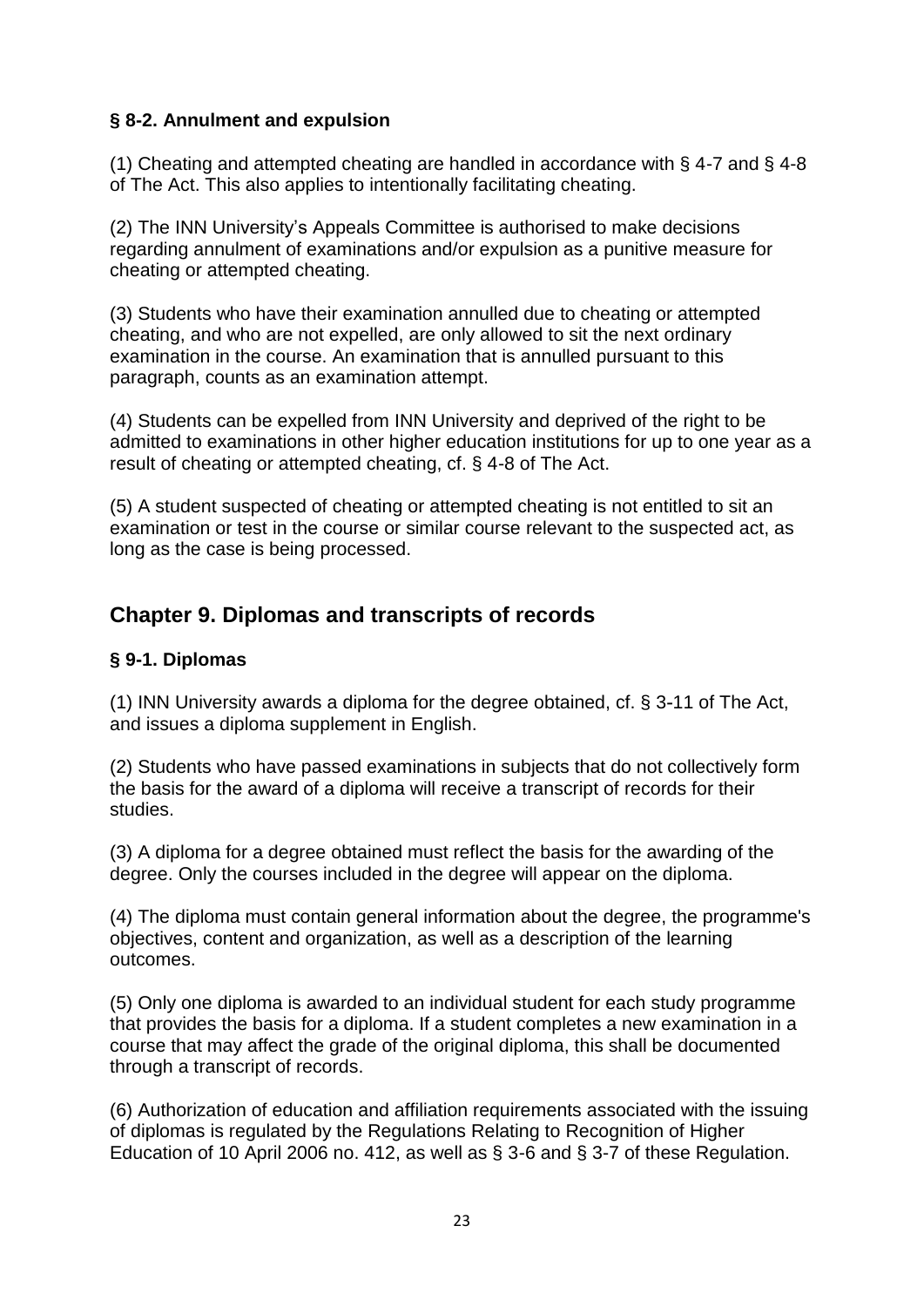(7) In cases where it can be documented that a diploma has been lost in a fire, through theft or under similar unforeseen circumstances, a duplicate may be issued for a fee, following an application.

(8) If a student has completed a programme of study and appeals the grade in a course, no diploma shall be awarded before the appeal is settled. If a diploma has been issued, any appeal of a grade will not be processed before the student has returned the diploma.

(9) For bachelor's degree pursuant to § 3-2 B) and C), a diploma is awarded following an application by the student. The applicant must document that the necessary requirements are fulfilled at the time of application.

(10) As a general rule, diplomas are issued in Bokmål or Nynorsk. For study programmes taught in English, a diploma is issued in English. INN University does not offer diploma translations.

(11) Partial examinations are not noted in diplomas, unless national guidelines dictate otherwise.

# **Chapter 10. Supplementary rules and entry into force**

# **§ 10-1. Exemptions**

Applications for exemptions from The Regulations are processed by the Rector.

### **§ 10-2. Supplementary rules**

(1) The Rector may decide upon supplementary provisions, rules and guidelines for these Regulation.

(2) Information published on the INN University website, Studentweb or learning platforms is considered to be provided to each individual student.

# **§ 10-3. Entry into force**

(1) The Regulations have entered into force on 1 February 2017.

(2) On 1 February 2017, the following were repealed: The Regulations Governing Admission to Studies at Hedmark University of Applied Sciences no. 300 of 1 March 2010, The Regulations Governing Admission to Master's Programmes at Hedmark University of Applied Sciences no. 306 of 1 March 2010, and chapter 2 – Admission and Ranking for Undergraduate degrees in the Regulations Governing Admission, Studies and Examinations at Lillehammer University College no. 551 of 28 May 2013.

(3) For students who have been granted admission to study programmes, or have begun their studies prior to 1 February 2017, these Regulations apply from 1 August 2017.